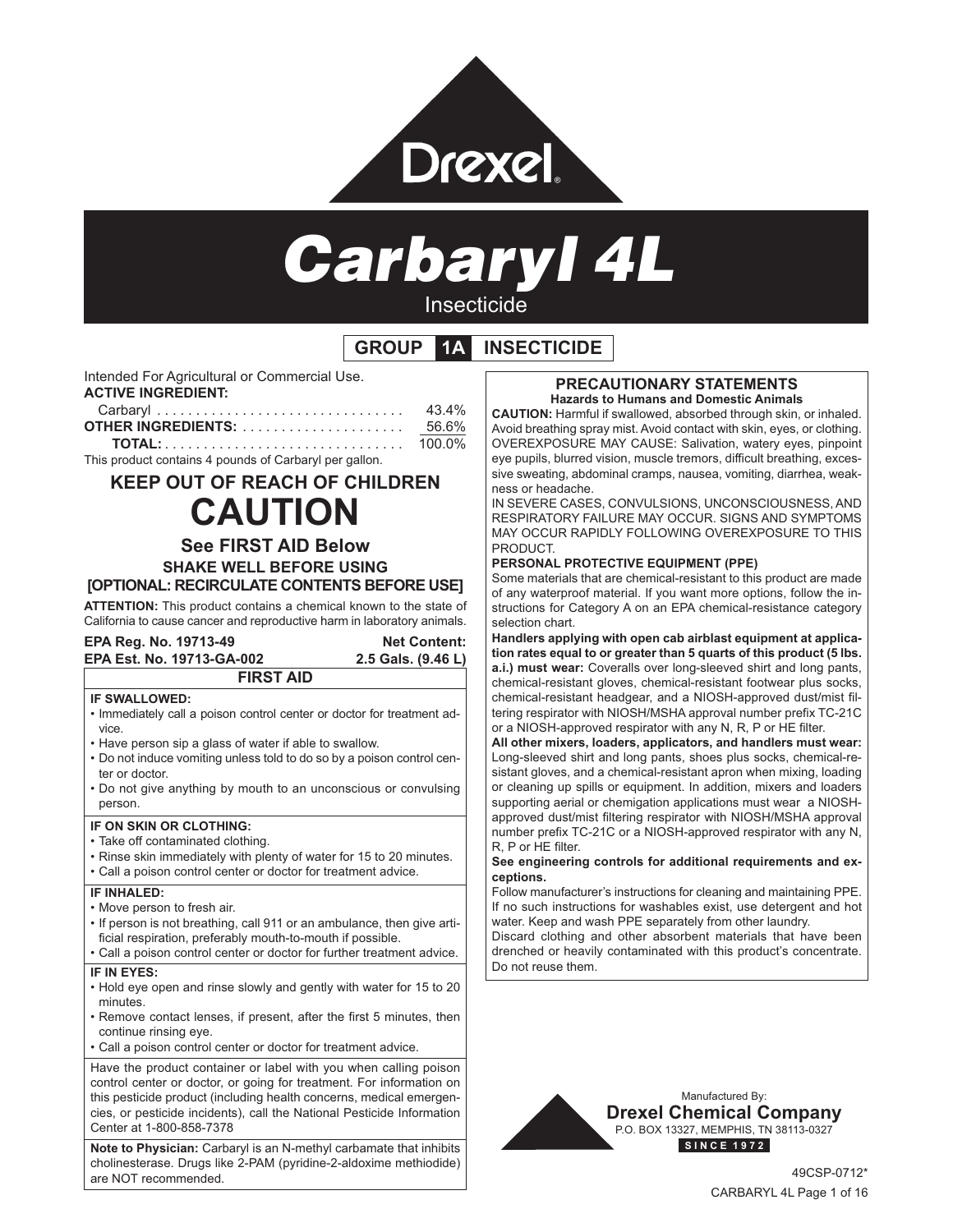#### **ENGINEERING CONTROLS**

Pilots must use an enclosed cockpit in a manner that is consistent with the WPS for agricultural pesticides [40 CFR 170.240(d)(6)]. Applicators using airblast equipment for application to Citrus in California and for wide area mosquito adulticide applications must use an enclosed cab that meets the definition in the WPS for agricultural pesticides [40 CFR 170.240(d)(5)] for dermal protection. In addition, such applicators must:

- wear long-sleeved shirt, long pants, shoes and socks;
- either wear a NIOSH-approved dust/mist filtering respirator with NIOSH/MSHA approval number prefix TC-21C or a NIOSH-approved respirator with any N, R, P, or HE filter or use an enclosed cab that is declared in writing by the manufacturer or by a government agency to provide at least as much respiratory protection as this type of respirator;
- be provided, have immediately available for use, and wear in an emergency when they must exit the cab in the treated area coveralls, chemical-resistant gloves, chemical-resistant footwear and chemical-resistant headgear (if overhead exposure) plus – if not already using one – the respirator specified above;
- take off any PPE that was worn in the treated area before reentering the cab, and
- store all such PPE in a chemical-resistant container, such as a plastic bag, to prevent contamination of the inside of the cab.

Human flagging is prohibited, except for flagging to support ultra low volume aerial applications for Rangeland Grasshopper and Mormon Cricket Suppression through the Animal and Plant Health Inspection Service (APHIS) Program or affiliated state programs. Flagging to support aerial application for all other use patterns is limited to the use of Global Positioning System (GPS) or mechanical flaggers.

Flaggers supporting ultra low volume aerial applications for Rangeland Grasshopper and Mormon Cricket Suppression through APHIS program or affiliated state programs must use an enclosed cab that meets the definition in the WPS for agricultural pesticides [40 CFR 170.240(d)(5)] for dermal protection. In addition, flaggers must:

- wear long-sleeved shirt, long pants, shoes, and socks;
- either wear a NIOSH-approved dust/mist filtering respirator with NIOSH/MSHA approval number prefix TC-21C or NIOSH-approved respirator with any N, R, P or HE filter or use an enclosed cab that is declared in writing by the manufacturer or by government agency to provide at least as much respiratory protection as this type of respirator;
- be provided, have immediately available for use, and wear in an emergency when they must exit the cab in the treated area: chemical-resistant gloves and chemical-resistant headgear, and, if using an enclosed cab that provides respiratory protection, a respirator of the type specified above;
- take off any PPE that was worn in the treated area before reentering the cab; and
- store all such PPE in a chemical-resistant container, such as plastic bag, to prevent contamination of the inside of the cab.

When applicators use enclosed cabs in a manner that meets the requirements listed in the WPS for agricultural pesticides [40 CFR 170.240(d)(5)], the handler PPE requirements may be reduced or modified as specified in the WPS.

#### **USER SAFETY RECOMMENDATIONS**

**Users should:** 1) Wash hands thoroughly with soap and water before eating, drinking, chewing gum, using tobacco or using the toilet. 2) Remove clothing/PPE immediately if pesticide gets inside. Then wash thoroughly and put on clean clothing. 3) Remove PPE immediately after handling this product. Wash the outside of gloves before removing. As soon as possible, wash thoroughly and change into clean clothing.

#### **ENVIRONMENTAL HAZARDS**

This product is extremely toxic to aquatic invertebrates. For terrestrial uses, do not apply directly to water or to areas where surface water is present or to intertidal areas below the mean high water mark. Discharge from Rice fields may kill aquatic and estuarine invertebrates. Do not apply when weather conditions favor drift from area treated. Drift and runoff may kill aquatic invertebrates in water adjacent to treated areas. Do not contaminate water by cleaning equipment or disposal of wastes. Do not contaminate water when disposing of washwaters.

**BEE CAUTION:** May kill honeybees and other bees in substantial numbers. This product is highly toxic to bees exposed to direct treatment or residues on crops or weeds in bloom.

Notifying beekeepers within 1 mile of treatment area at least 48 hours before product is applied will allow them to take additional steps to protect their bees.

Limiting applications to times when bees are least active, e.g., within 2 hours of sunrise or sunset, will minimize risk to bees.

*For crops in bloom (except corn and soybeans)***:**

Do not apply this product to target crops or weeds in bloom. *For corn and soybeans***:**

If application cannot be avoided when target crop or weeds are in bloom, limiting applications to times when bees are least active, e.g., within 2 hours of sunrise or sunset, will minimize risk to bees.

#### DIRECTIONS FOR USE

It is a violation of Federal law to use this product in a manner inconsistent with its labeling. Read the entire label before using this product. Strictly observe label directions and precautions. Do not apply this product in a way that will contact workers or other persons, either directly or through drift. Only protected handlers may be in the area during application. For any requirements specific to your State or Tribe, consult the agency responsible for pesticide regulation.

#### **AGRICULTURAL USE REQUIREMENTS**

Use this product only in accordance with its labeling and with the Worker Protection Standard (WPS), 40 CFR Part 170. This standard contains requirements for the protection of agricultural workers on farms, forests, nurseries, greenhouses and handlers of agricultural pesticides. It contains requirements for training, decontamination, notification and emergency assistance. It also contains specific instructions and exceptions pertaining to the statements on this label about personal protective equipment (PPE), restricted entry interval (REI), and notification to workers. The requirements in this box only apply to uses of this product that are covered by the WPS.

Do not enter or allow worker entry into treated areas during the REI. The REI for carbaryl is 12 hours unless otherwise specified in the directions for use associated with each crop.

PPE required for early entry to treated areas that is permitted under the WPS and that involves contact with anything that has been treated, such as plants, soil or water is: Coveralls over short-sleeved shirt and short pants, chemical-resistant gloves made of any waterproof material, chemical-resistant footwear plus socks, and chemicalresistant headgear if overhead exposure.

When the REI for a crop is 7 days or longer, you must notify workers of the application by warning them orally and by posting warning signs at entrances to treated area.

#### **NON-AGRICULTURAL USE REQUIREMENTS**

The requirements in this box apply to uses of this product that are NOT within the scope of the WPS for agricultural pesticides (40 CFR Part 170). The WPS applies when this product is used to produce agricultural plants on farms, forests, nurseries or greenhouses. Do not enter or allow others to enter the treated area until sprays have dried.

#### **USE INFORMATION**

CARBARYL 4L Insecticide is a suspension of microfine carbaryl insecticide in an aqueous medium. It readily disperses in water to form a spray which may be applied by air or ground.

#### **RESISTANCE MANAGEMENT**

#### **GROUP 1A INSECTICIDE**

CARBARYL 4L contains a Group 1A insecticide. Insect biotypes with acquired resistance to Group 1A may eventually dominate the insect population if Group 1A insecticides are used repeatedly in the same field or in successive years as the primary method of control for targeted species. This may result in partial or total loss of control of those species by this product or other Group 1A insecticides.

- To delay insecticide resistance, consider:
- Avoiding the consecutive use of this product or other Group 1A insecticides that have similar target site of action on the same insect species.
- Using tank mixtures or premixes with insecticides from a different target site action Group as long as the involved products are all registered for the same use and have different sites of action.
- Basing insecticide use on a comprehensive IPM program.
- Monitoring treated insect populations for loss of field efficacy.
- Contacting your local extension specialist, certified crop advisors, and/or manufacturer for insecticide resistance management and/or IPM recommendations for specific site and resistant pest problems. CARBARYL 4L Page 2 of 16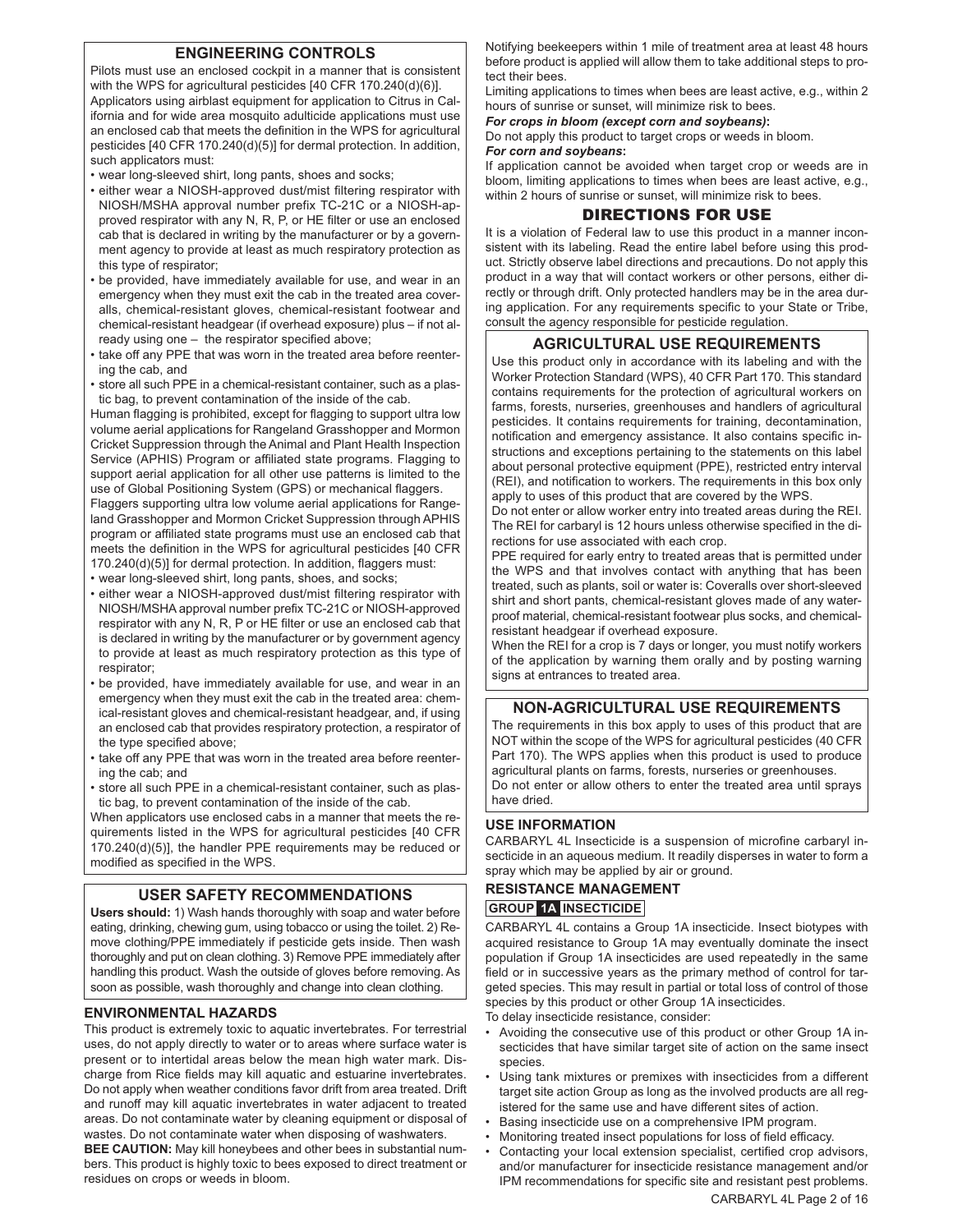#### **PLANT RESPONSE PRECAUTIONS**

Application to wet foliage or during period of high humidity may cause injury to tender foliage.

Do not use on Boston ivy, Virginia creeper and Maidenhair fern, as injury may result. Carbaryl may also injure Virginia and Sand pines.

The use of adjuvants may increase the potential for crop injury to sensitive crops.

#### **PRE-HARVEST AND GRAZING RESTRICTIONS AND LIMITATIONS**

For all listed crops and uses, do not apply at greater rates or at more frequent intervals than stated on the label. If forage is grazed or used as feed for dairy and meat animals, follow all use restrictions in order to avoid illegal residues in crops, meat or milk.

Do not use reclaimed irrigation water from crops treated with carbaryl on crop for which carbaryl tolerances are not established.

#### **APPLICATION INFORMATION**

Calibrate and adjust application equipment to ensure proper rate and accurate placement. To clean spray system after use, drain and flush with water and detergent mixture. Rinse thoroughly with clean water. Refer to the *"STORAGE AND DISPOSAL"* section for disposal instructions. **Note:** Staining may occur on certain surfaces such as stucco, brick, cinder block and wood. Spray deposits on painted or stained surfaces or finishes (i.e., cars, houses, trailers, boats, etc.) should be immediately removed by washing to prevent discoloration. Avoid applications to surfaces where visible spray residues are objectionable. For outdoor use only.

**RESISTANT SPECIES NOTICE:** All references to Armyworms on the crops listed on this label refer to the species, *Pseudaletia unipuncta,* often called the "true armyworm". Except where indicated otherwise, this product is not registered for the control of other Armyworm species. Regional differences have been noted in the susceptibility of certain strains of Colorado potato beetles, Diamondback moths, Fall armyworms and Southern green stink bugs to carbaryl. If local experience indicates inadequate product performance, use an alternative pesticide.

#### **MIXING, LOADING AND HANDLING INSTRUCTIONS**

To assure a uniform suspension, agitate, stir or recirculate all containers of this product prior to use. Remove oil, rust, scale, pesticide residues and other foreign matter from mix tanks and entire spray system. Flush with clean water. Fill spray or mix tank with one-half to threefourths the desired amount of water. Start mechanical or hydraulic agitation. Slowly add the required amount of this product and then the remaining volume of water. Include rinse water from container. Prepare only as much spray mixture as can be applied on the day of mixing. Maintain continuous agitation during mixing and application to assure a uniform suspension. Do not store spray mixture for prolonged periods or degradation of carbaryl may occur. Local water conditions may also accelerate the degradation of spray mixtures containing carbaryl. See the following "*COMPATIBILITY INFORMATION".*

#### **COMPATIBILITY INFORMATION**

This product, when diluted with at least an equal volume of water, is compatible with a wide range of pesticides. It is not compatible with diesel fuel, kerosene, fuel oil or aromatic solvents. If compatibility with another product and the resulting crop response is unknown, the mixture should be tested on a small scale. Curdling, precipitation, greasing, layer formation or increased viscosity are symptoms of incompatibility. Incompatibility will reduce product performance and may cause application and handling difficulties or plant injury. Observe all precautions and limitations on labeling of all products used in mixtures. When preparing combination sprays, first add this product to at least an equal volume of water, mix thoroughly and then add combination products to the mixture. Do not apply tank mix combinations unless your previous experience indicates the mixture is effective and will not result in application problems or plant injury.

Carbaryl is unstable under highly alkaline conditions and mixtures with strong bases, such as Bordeaux, lime-sulfur and casein-lime spreaders and will result in chemical degradation of the insecticide. Do not use this product in water with pH values above 8.0 unless a buffer is added. If necessary, water should be buffered to neutral (pH = 7.0) before adding this product to the spray tank. Overhead irrigation with alkaline or muddy water after application will also accelerate chemical degradation and may result in reduced product performance.

#### **APPLICATION PROCEDURES**

On all crops, use sufficient gallonage to obtain thorough and uniform coverage. Observe crop label instructions for specific directions regarding spray volume where they occur. Calibrate spray equipment to deliver the required volume. The flow rate of this product diluted 1:1

with water is similar to water. Use of 50-mesh slotted strainers in spray system and 25-mesh slotted strainers behind nozzles is recommended. **Ground Application:** Apply in sufficient volume for adequate coverage on all crops and sites.

**Aerial Application:** For adequate distribution, use at least 10 gallons of spray mixture per acre for application to tree and orchard crops or at least 2 gallons of spray mixture per acre for application to other crops. EXCEPTION: For use on Rangeland as a pest management approach for grasshoppers under the Reduced Area and Agent Treatment (RAATs) program only, use at least 16 fl. ozs. of finished spray mixture per acre for aerial application.

**Sprinkler Irrigation Systems:** Apply this product only through sprinkler irrigation systems including center pivot and solid set. Do not apply this product through any other type of irrigation system.

**Spray Preparation:** First prepare a suspension of this product in a mix tank. Fill tank with one-half to three-fourths the desired amount of water. Start mechanical or hydraulic agitation. Add the required amount of this product and then the remaining volume of water. (Suspension concentrations using the appropriate dosage per acre recommended on this label per 1 to 4 gallons of water are recommended.) Then set sprinkler to deliver 0.1 to 0.3 inches of water per acre. Start sprinkler and uniformly inject the suspension of this product into the irrigation water line so as to deliver the desired rate per acre. The suspension of this product should be injected with a positive displacement pump into the main line ahead of a right angle turn to ensure adequate mixing. If you should have any other questions about calibration, you should contact your State Extension Service Specialists, equipment manufacturers or other experts.

**Note:** When treatment with this product has been completed, further field irrigation over the treated area should be avoided for 24 to 48 hours to prevent washing the chemical off the crop.

#### **Applications Through Sprinkler Irrigation Systems:**

Maintain continuous agitation in mix tank during mixing and application to assure a uniform suspension.

Greater accuracy in calibration and distribution will be achieved by injecting a larger volume of a more dilute solution per unit time.

The system must contain a functional check valve, vacuum relief valve and low pressure drain appropriately located on the irrigation pipeline to prevent water source contamination from backflow. The pesticide injection pipeline must contain a functional, automatic, quick-closing check valve to prevent the flow of fluid back toward the injection pump. The pesticide injection pipeline must also contain a functional, normally closed, solenoid-operated valve located on the intake side of the injection pump and connected to the system interlock to prevent fluid from being withdrawn from the supply tank when the irrigation system is either automatically or manually shut down. The system must contain functional interlocking controls to automatically shut off the pesticide injection pump when the water pump motor stops. The irrigation line or water pump must include a functional pressure switch which will stop the water pump motor when the water pressure decreases to the point where pesticide distribution is adversely affected. Systems must use a metering pump, such as a positive displacement injection pump (e.g., diaphragm pump) effectively designed and constructed of materials that are compatible with pesticides and capable of being fitted with a system interlock. Do not apply when wind speed favors drift beyond the area intended for treatment.

Do not apply when wind speed favors drift beyond the area intended for treatment, when system connection or fittings leak, when nozzles do not provide uniform distribution or when lines containing the product must be dismantled and drained.

Crop injury, lack of effectiveness or illegal pesticide residues in the crop may result from non-uniform distribution of treated water.

Allow sufficient time for pesticide to be flushed through all lines and all nozzles before turning off irrigation water. A person knowledgeable of the chemigation system and responsible for its operation shall shut the system down and make necessary adjustments should the need arise. Do not connect an irrigation system (including greenhouse systems) used for pesticide application to a public water system unless the labelprescribed safety devices for public water supplies are in place.

#### **SPECIFIC USE DIRECTIONS**

**Crop/Site Groupings:** Asparagus, Brassica leafy vegetable crops, Cereal grain crops (Field and Popcorn, Grain sorghum, Rice, Sweet corn), Cucurbit vegetables, Flax, Forage crops (Alfalfa, Birdsfoot trefoil, Clovers, Pasture and Grasses grown for hay and/or seed, Rangeland), Fruiting vegetables (Eggplant, Peppers, Tomato), Leafy vegetables (Dandelion, Endive, Lettuce, Parsley, Spinach, Leaf Petiole Subgroup 4B), Legume vegetables (Edible-Podded Legume Vegetables; Dried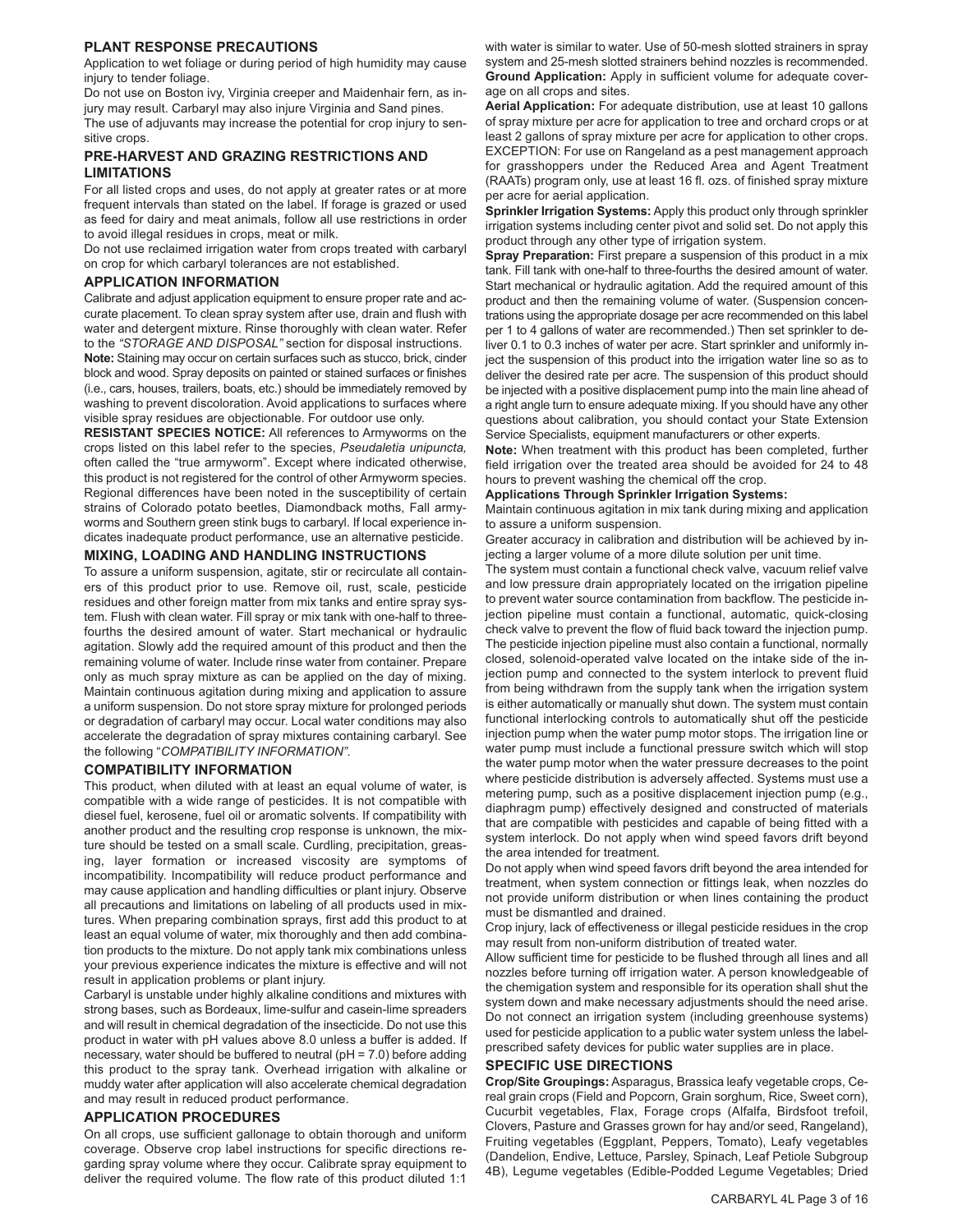Shelled Pea and Bean (except Soybean); Soybean; Foliage of Legume Vegetables), Non-cropland (Conservation Reserve Program, Ditchbanks, Hedgerows, Rights-of-way, Roadsides, Set-Aside Program Acreage, Wasteland), Okra, Peanuts, Prickly pear cactus, Root and Tuber crops, Sugar beets, Sweet potatoes, Small Fruits and Berries (Bushberries, Caneberries, Cranberries, Grapes, Strawberries), Sunflowers, Tobacco, Tree fruit crops (Citrus fruits, Olives, Pome fruits, Stone fruits), Tree nut crops (Pistachios, Tree nuts), Forested areas and Rangeland trees, Ornamental trees and plants, Turfgrass, Specific pests across multiple sites (Grasshoppers, Imported fire ants, Ticks which may vector Lyme disease, and Nuisance Pests).

#### **APPLICATION TIMING AND DIRECTIONS**

Begin application when insect populations reach recognized economic threshold levels. Consult the cooperative extension service, consultants or other qualified authorities to determine appropriate threshold levels and timing for treatment in your area. Where a dosage range is indicated, use the lower rate on light to moderate infestations, young plants and early instars and use the higher rate on heavy infestations, mature plants, advanced instars and adults. Thorough and uniform spray coverage is essential for product performance.

#### **REI** = Restricted Entry Interval.

#### ASPARAGUS

| Crop                                                                  | Pest                                                                                                                                                                                                                                                                                                                                                                                                     | <b>This Product</b><br>Per Acre<br>(qts.) |
|-----------------------------------------------------------------------|----------------------------------------------------------------------------------------------------------------------------------------------------------------------------------------------------------------------------------------------------------------------------------------------------------------------------------------------------------------------------------------------------------|-------------------------------------------|
| Asparagus                                                             | Apache cicadas, Asparagus beetles,<br>Cutworms                                                                                                                                                                                                                                                                                                                                                           |                                           |
|                                                                       | SPECIFIC DIRECTIONS: Apply prior to harvest. Repeat<br>applications as necessary up to a total of 3 times prior to<br>harvest or a total of 5 applications per year to spears and<br>ferns combined. Do not apply more than once every 3<br>days. Do not apply within 1 day of harvest. For Cutworm,<br>this product is most effective against species which feed<br>on the upper portions of the plant. |                                           |
|                                                                       | Apache cicadas, Asparagus beetles,<br>Cutworms                                                                                                                                                                                                                                                                                                                                                           | 2                                         |
|                                                                       | SPECIFIC DIRECTIONS: Applications after harvest:<br>Apply to ferns or brush growth following harvest of<br>spears. Repeat applications as necessary at minimum<br>7 day intervals. Do not make more than a total of 5 ap-<br>plications per year to spears and ferns combined.                                                                                                                           |                                           |
| <b>RESTRICTIONS: BEE CAUTION: Do not apply this product to target</b> |                                                                                                                                                                                                                                                                                                                                                                                                          |                                           |

crops or weeds in bloom.

#### BRASSICA (LEAFY VEGETABLES)

Repeat applications as needed up to a total of 4 times per year at minimum 7 day intervals.

| Crop                                                                                                                                                                                                                                                                                                                                                                 | Pest                                                                                                                                                                                                   | <b>This Product</b><br>Per Acre (qts.) |
|----------------------------------------------------------------------------------------------------------------------------------------------------------------------------------------------------------------------------------------------------------------------------------------------------------------------------------------------------------------------|--------------------------------------------------------------------------------------------------------------------------------------------------------------------------------------------------------|----------------------------------------|
| All members of the<br>Brassica leafy<br>vegetable Group 5                                                                                                                                                                                                                                                                                                            | Flea beetles.<br>Harlequin bugs,<br>Leafhoppers                                                                                                                                                        | $0.5$ to 1                             |
| including: Broccoli,<br>Broccoli raab (rapini),<br>Brussels sprouts,<br>Cauliflower, Cabbage,<br>Cavalo broccolo,<br>Chinese broccoli (gai<br>lon), Chinese cabbage<br>(bok choy), Chinese<br>cabbage (napa),<br>Chinese mustard<br>cabbage (gai choy),<br>Collards, Kale, Kohlrabi,<br>Mizuna, Mustard<br>greens, Mustard<br>spinach, Rape greens,<br>Turnip greens | Armyworms,<br>Aster<br>leafhoppers,<br>Corn earworms,<br>Diamondback<br>moth, Fall<br>armyworms,<br>Imported<br>cabbageworms,<br>Lygus bugs,<br>Spittlebugs,<br>Stink bugs,<br>Tarnished plant<br>bugs | 1 to $2$                               |

**RESTRICTIONS:** BEE CAUTION: Do not apply this product to target crops or weeds in bloom.

For Head and Stem Brassica Subgroup 5A including Broccoli, Chinese broccoli (gai lon), Brussels sprouts, Cabbage, Chinese cabbage (napa), Chinese mustard cabbage (gai choy), Cauliflower,

**(Continued)**

#### **(Cont.)**

Cavalo broccolo, and Kohlrabi, do not apply within 3 days of harvest. For Leafy Brassica Greens Subgroup 5B including Broccoli raab (rapini), Chinese cabbage (bok choy), Collards, Kale, Mizuna, Mustard greens, Mustard spinach, Rape greens, Turnip greens, do not apply within 14 days of harvest. Application is only permitted within 30 days from date of crop emergence or the date of transplanting. Do not apply more than a total of 6 qts. per acre per crop per year.

#### CEREAL GRAIN CROPS Corn (Field, Pop) **(REI = 24 hours)**

Repeat applications as needed up to a total of 4 times per year at minimum 14 day intervals. Good timing and good coverage are essential for effective product performance.

| Crop                   | Pest                                                                                                                                                                                                                                                                                                                                                                                                                                                                                                                                                     | <b>This Product</b><br>Per Acre (qts.) |
|------------------------|----------------------------------------------------------------------------------------------------------------------------------------------------------------------------------------------------------------------------------------------------------------------------------------------------------------------------------------------------------------------------------------------------------------------------------------------------------------------------------------------------------------------------------------------------------|----------------------------------------|
| Field corn.<br>Popcorn | Armyworms, Chinch bugs,<br>Corn earworms, Corn<br>rootworm adults, Fall<br>armyworms, Flea beetles,<br>Japanese beetles, Sap<br>beetles, Southwestern corn<br>borers, Leafhoppers                                                                                                                                                                                                                                                                                                                                                                        | 1 to $2$                               |
|                        | SPECIFIC DIRECTIONS: For best results on<br>Chinch bug, use ground equipment to apply at<br>least 20 gals. of water per acre and direct spray<br>toward stalk to provide thorough coverage.                                                                                                                                                                                                                                                                                                                                                              |                                        |
|                        | European corn borers                                                                                                                                                                                                                                                                                                                                                                                                                                                                                                                                     | $1.5$ to $2$                           |
|                        | SPECIFIC DIRECTIONS: For best results on Eu-<br>ropean corn borer, do not apply in less than 3<br>gals, of water per acre by air and 15 gals, of<br>water by ground.                                                                                                                                                                                                                                                                                                                                                                                     |                                        |
|                        | Cutworms, Western bean<br>cutworms                                                                                                                                                                                                                                                                                                                                                                                                                                                                                                                       | $\overline{2}$                         |
|                        | SPECIFIC DIRECTIONS: For best results on<br>Cutworm, apply in a 12-inch band over the row<br>using sufficient volume of water to obtain thor-<br>ough coverage. For broadcast application, use<br>at least 20 gals, by ground or 5 gals, by air per<br>acre. For Cutworm, this product is most effective<br>against species which feed on the upper portions<br>of the plant. For Western bean cutworms, treat<br>when infestation averages 15% and at 90 to<br>100% tassel emergence. Treatment after 100%<br>silk emergence will reduce effectiveness. |                                        |
|                        | <b>RESTRICTIONS: BEE CAUTION: If application cannot be avoided</b>                                                                                                                                                                                                                                                                                                                                                                                                                                                                                       |                                        |

when target crops or weeds are in bloom, limiting applications to times when bees are least active, e.g. within 2 hours of sunrise or sunset, will minimize risk to bees. Notifying beekeepers within 1 mile of treatment area at least 48 hours before product is applied will allow them to take additional steps to protect their bees.

Do not apply more than a total of 8 qts. per acre per crop per year. Do not apply within 48 days of harvest of grain and fodder or within 14 days of harvest or grazing forage or silage.

**Prohibition:** Do not enter or allow workers to enter treated areas to perform hand detasselling tasks 21 days after application. Hand harvesting is prohibited.

#### Corn (Sweet) **(REI = 24 hours)**

Repeat applications as necessary up to a total of 8 times per year at minimum 3 day intervals. Good timing and good coverage are essential for effective product performance.

For insects attacking silks and ears, insecticide sprays should be applied starting when first silks appear and continuing until silks begin to dry. During silking, the minimum retreatment interval (3 days) may not provide adequate levels of protection under conditions of rapid growth or severe pest pressure. The use of an alternative product should be considered in conjunction with this product.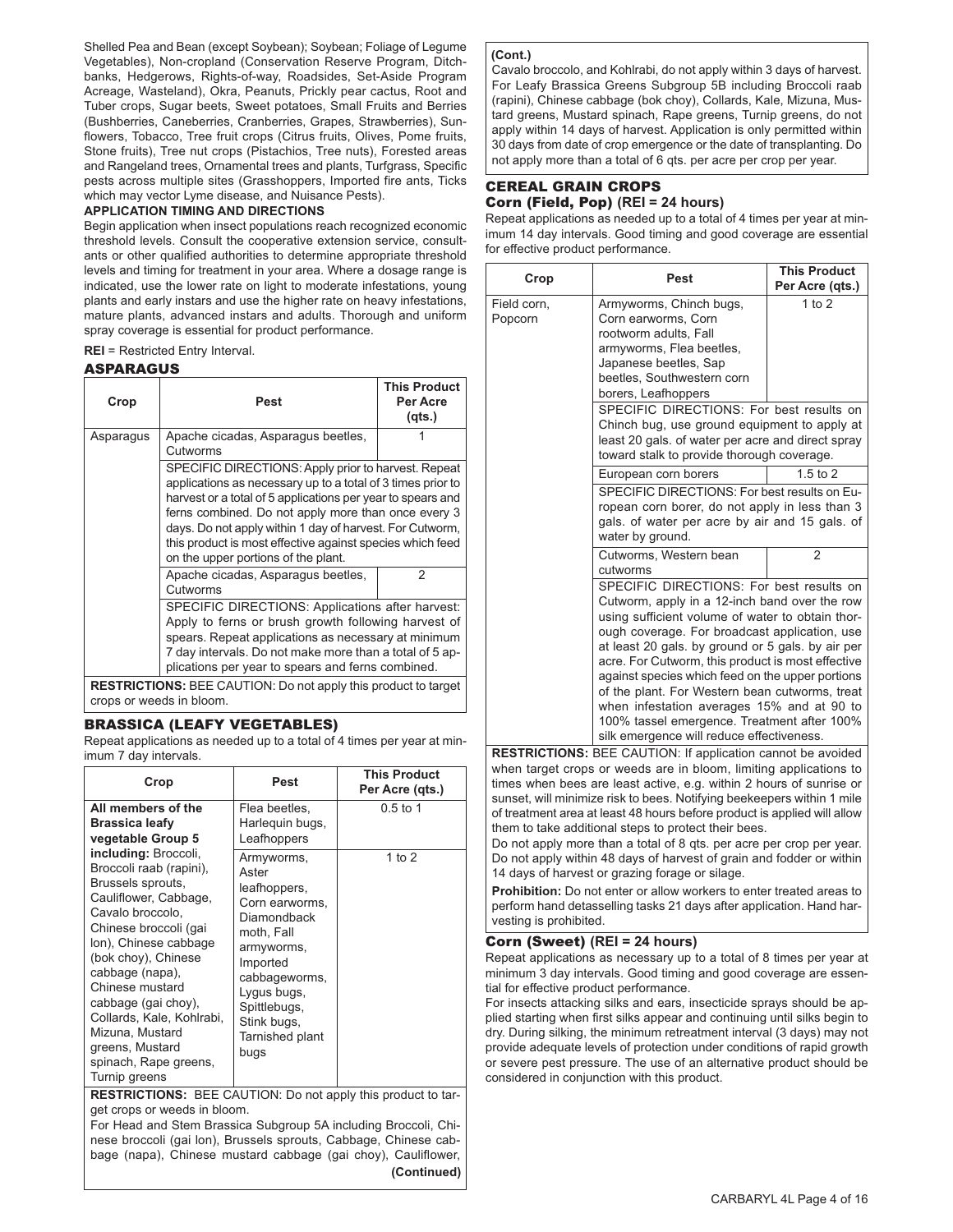| Crop          | Pest                                                                                                                                                                                                                                                                                                                                                                                                                                                                                                                                                    | <b>This Product</b><br>Per Acre (qts.) |
|---------------|---------------------------------------------------------------------------------------------------------------------------------------------------------------------------------------------------------------------------------------------------------------------------------------------------------------------------------------------------------------------------------------------------------------------------------------------------------------------------------------------------------------------------------------------------------|----------------------------------------|
| Sweet<br>corn | Armyworms, Chinch bugs, Corn<br>earworms, Corn rootworm adults,<br>Fall armyworms, Flea beetles,<br>Japanese beetles, Leafhoppers, Sap<br>beetles. Southwestern corn borers                                                                                                                                                                                                                                                                                                                                                                             | 1 to $2$                               |
|               | SPECIFIC DIRECTIONS: For best results on Chinch<br>bug, use ground equipment to apply at least 20 gals. of<br>water per acre and direct spray toward stalk to provide<br>thorough coverage.                                                                                                                                                                                                                                                                                                                                                             |                                        |
|               | European corn borers                                                                                                                                                                                                                                                                                                                                                                                                                                                                                                                                    | $1.5$ to $2$                           |
|               | SPECIFIC DIRECTIONS: For best results on European<br>corn borer, do not apply in less than 3 gals. of water per<br>acre by air and 15 gals. of water by ground.                                                                                                                                                                                                                                                                                                                                                                                         |                                        |
|               | Cutworms, Western bean cutworms                                                                                                                                                                                                                                                                                                                                                                                                                                                                                                                         | $\mathcal{P}$                          |
|               | SPECIFIC DIRECTIONS: For best results on Cutworm,<br>apply in a 12-inch band over the row using a sufficient<br>volume of water to obtain thorough coverage. For<br>broadcast application, use at least 20 gals, by ground<br>or 5 gals. by air per acre. For Cutworm, this product is<br>most effective against species which feed on the upper<br>portions of the plant. For Western bean cutworms, treat<br>when infestation averages 15% and at 90 to 100% tas-<br>sel emergence. Treatment after 100% silk emergence<br>will reduce effectiveness. |                                        |
|               | <b>RESTRICTIONS:</b> BEE CAUTION: If application cannot be avoided<br>when target crops or weeds are in bloom, limiting applications to times<br>when bees are least active, e.g. within 2 hours of sunrise or sunset, will<br>minimize risk to bees. Notifying beekeepers within 1 mile of treatment                                                                                                                                                                                                                                                   |                                        |

area at least 48 hours before product is applied will allow them to take additional steps to protect their bees. Do not apply within 2 days of harvest of ears, within 14 days of har-

vest or grazing of forage or within 48 days of harvest of fodder. Do not apply more than a total of 16 qts. per acre per crop per year. **Prohibition:** Do not enter or allow workers to enter treated areas to perform hand detasselling tasks until 21 days after application. Hand harvesting is prohibited.

#### Grain Sorghum

Repeat applications as necessary up to a total of 4 times per year at minimum 7 day intervals. Direct spray into forming heads for best results on of insects attacking heads.

| Crop          | Pest                                                                                                                        | <b>This Product</b><br>Per Acre (gts.) |
|---------------|-----------------------------------------------------------------------------------------------------------------------------|----------------------------------------|
| Grain sorghum | Armyworms, Chinch bugs,                                                                                                     | 1 to $2$                               |
|               | Corn earworms, Fall                                                                                                         |                                        |
|               | armyworms, Stink bugs,                                                                                                      |                                        |
|               | Webworms                                                                                                                    |                                        |
|               | SPECIFIC DIRECTIONS: For best results on<br>Chinch bug, use high gallonage ground application<br>at the base of the plants. |                                        |
|               | Southwestern corn borers                                                                                                    | 1.5                                    |
|               | Cutworms                                                                                                                    | 2                                      |
|               | SPECIFIC DIRECTIONS: For Cutworm, this prod-                                                                                |                                        |
|               | uct is most effective against species which feed on                                                                         |                                        |
|               | the upper portions of the plant.                                                                                            |                                        |
|               | <b>RESTRICTIONS:</b> BEE CAUTION: Do not apply this product to target                                                       |                                        |

crops or weeds in bloom.

Do not apply within 21 days of harvest for grain or fodder or within 14 days of harvest or grazing of forage or silage. Do not apply more than a total of 6 qts. per acre per crop per year.

#### **Rice**

Up to 2 applications can be made per year per crop at minimum 7 day intervals.

| Crop | Pest                                                                                                                      | <b>This Product</b><br>Per Acre (qts.) |
|------|---------------------------------------------------------------------------------------------------------------------------|----------------------------------------|
| Rice | Armyworms, Chinch bugs, Fall<br>armyworms, Leafhoppers, Stink<br>bugs                                                     | 1 to 1.5                               |
|      | SPECIFIC DIRECTIONS: Up to 2 applications per crop<br>per year may be made, but not more often than once<br>every 7 days. |                                        |
|      |                                                                                                                           | (Continued)                            |

**(Cont.) Crop** Pest **This Product Per Acre (qts.)** Tadpole shrimp (CA
Only) 1.5 SPECIFIC DIRECTIONS: For best results on Tadpole shrimp, apply to water when pest first appears. **RESTRICTIONS:** BEE CAUTION: Do not apply this product to target crops or weeds in bloom. Do not apply within 14 days of harvest for grain or straw. Do not apply

more than a total of 3 qts. per acre per crop per year. Discharge from rice fields may kill shrimp, crabs and crayfish. Do not apply propanil herbicides within 15 days before or after application of this product, or plant injury may result.

#### CUCURBIT VEGETABLES

Repeat applications as necessary up to a total of 6 times per year at minimum 7 day intervals.

| Crop                                                                                                                                                                                                                                                                                                                                                                                                                                                                                                                                                                                                                                                                                                       | Pest                                                                                                                                                                                                                                            | <b>This Product</b><br>Per Acre (gts.) |
|------------------------------------------------------------------------------------------------------------------------------------------------------------------------------------------------------------------------------------------------------------------------------------------------------------------------------------------------------------------------------------------------------------------------------------------------------------------------------------------------------------------------------------------------------------------------------------------------------------------------------------------------------------------------------------------------------------|-------------------------------------------------------------------------------------------------------------------------------------------------------------------------------------------------------------------------------------------------|----------------------------------------|
| All members of the<br><b>Cucurbit Vegetables</b>                                                                                                                                                                                                                                                                                                                                                                                                                                                                                                                                                                                                                                                           | Melonworms,<br>Pickleworms                                                                                                                                                                                                                      | $0.5$ to 1                             |
| <b>Crop Group 9 including:</b><br>Momordica spp. (includes<br>Balsam apple, Balsam<br>pear, Bitter melon, Chinese<br>cucumber), Chayote,<br>Chinese waxgourd<br>(Chinese preserving<br>melon), Citron melon,<br>Cucumber, Gherkin, Edible<br>gourd (includes hyotan,<br>cucuzza, hechima,<br>Chinese okra), Muskmelon<br>(includes hybrid and/or<br>cultivars of Cucumis melo<br>including Cantaloupe, true<br>Cantaloupe, Casaba,<br>Crenshaw melon, Golden<br>pershaw melon, Honeydew<br>melon, Honey balls,<br>Mango melon, Persian<br>melon, Pineapple melon,<br>Santa Claus melon, snake<br>melon), Pumpkin, Squash<br>(includes Summer squash<br>types such as: crookneck<br>squash, scallop squash, | Cucumber beetles,<br>Flea beetles,<br>Leafhoppers,<br>Squash bugs<br>SPECIFIC DIRECTIONS: For best re-<br>sults on of Squash bugs, apply suffi-<br>cient<br>volume<br>spray<br>coverage and time sprays for early<br>morning or late afternoon. | 1<br>for<br>thorough                   |
| straightneck squash,<br>vegetable marrow,<br>Zucchini and Winter<br>squash types such as                                                                                                                                                                                                                                                                                                                                                                                                                                                                                                                                                                                                                   |                                                                                                                                                                                                                                                 |                                        |
| Acorn squash, Butternut<br>squash, Calabaza,<br>Cushaw, Hubbard squash,<br>and Spaghetti squash),<br>Watermelon (includes<br>hybrids and/or varieties of<br>Citrullus lanatus)                                                                                                                                                                                                                                                                                                                                                                                                                                                                                                                             |                                                                                                                                                                                                                                                 |                                        |
| <b>RESTRICTIONS:</b> Do not apply within 3 days of harvest. Do not apply                                                                                                                                                                                                                                                                                                                                                                                                                                                                                                                                                                                                                                   |                                                                                                                                                                                                                                                 |                                        |

**RESTRICTIONS:** Do not apply within 3 days of harvest. Do not apply more than a total of 6 qts. per crop per acre per year. Observe *"PLANT RESPONSE PRECAUTIONS".* BEE CAUTION: Do not apply this product to target crops or weeds in bloom.

#### FLAX

Up to 2 applications can be made per crop per year at minimum 14 day intervals.

| Crop                                                                                                                                                                                                                                                             | Pest      | <b>This Product</b><br>Per Acre<br>(qts.) |
|------------------------------------------------------------------------------------------------------------------------------------------------------------------------------------------------------------------------------------------------------------------|-----------|-------------------------------------------|
| Flax (Except CA)                                                                                                                                                                                                                                                 | Armyworms | 1 to $1.5$                                |
| <b>RESTRICTIONS:</b> Do not use in California. Do not apply within 42 days<br>of harvest for seed or straw. Do not apply more than a total of 3 gts. per<br>acre per crop per year. BEE CAUTION: Do not apply this product to<br>target crops or weeds in bloom. |           |                                           |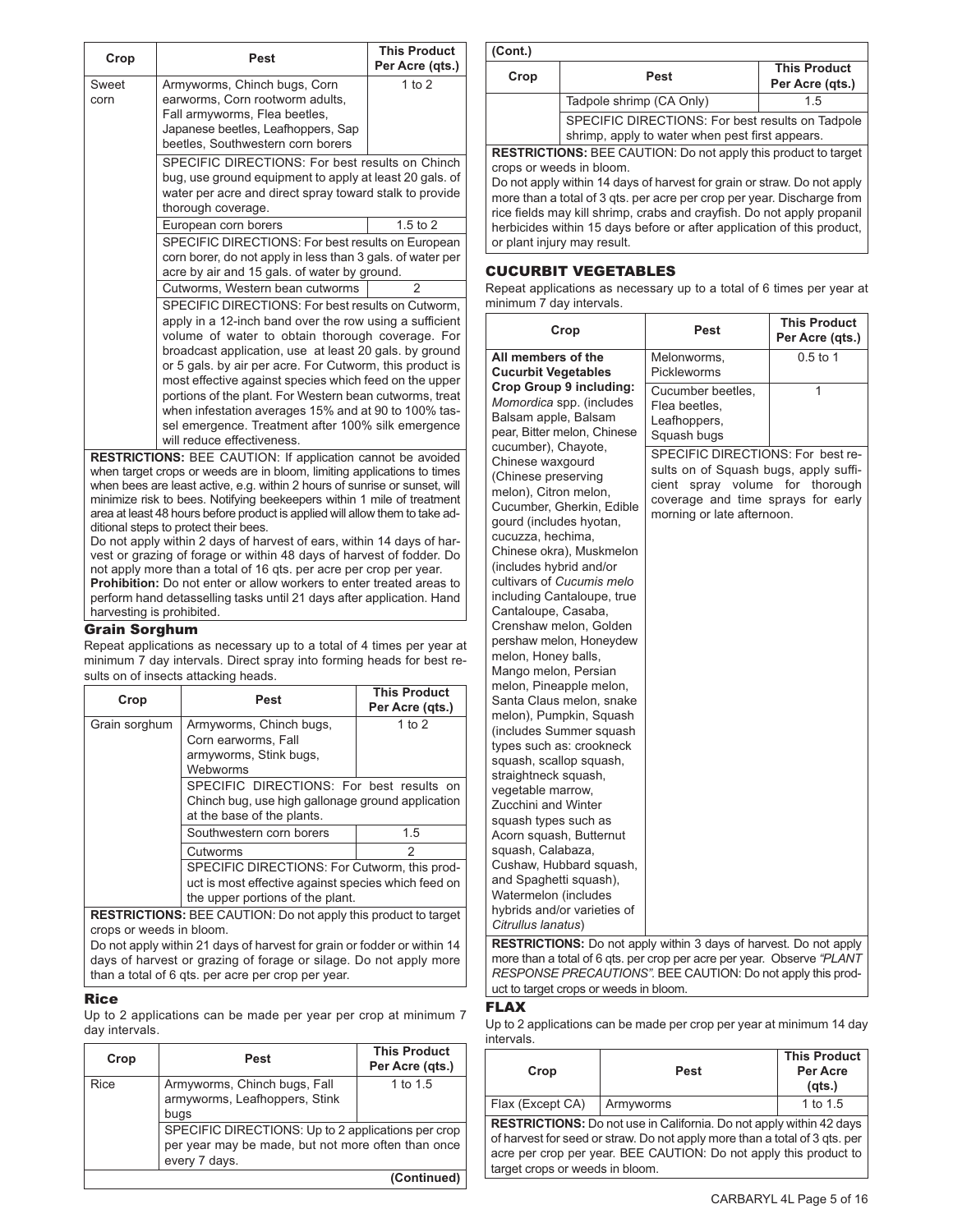#### FORAGE CROPS Alfalfa, Birdsfoot Trefoil, Clovers

On dense growth, apply in 25 to 40 gallons of water per acre with ground equipment to ensure adequate coverage.

|                                                                                                                                           |                                                                                                                                                                                                                                                                | <b>This Product</b> |
|-------------------------------------------------------------------------------------------------------------------------------------------|----------------------------------------------------------------------------------------------------------------------------------------------------------------------------------------------------------------------------------------------------------------|---------------------|
| Crop                                                                                                                                      | Pest                                                                                                                                                                                                                                                           | Per Acre            |
|                                                                                                                                           |                                                                                                                                                                                                                                                                | (qts.)              |
| Alfalfa,<br>Birdsfoot trefoil,                                                                                                            | Blister beetles, Mexican bean<br>beetles                                                                                                                                                                                                                       | $0.5$ to 1          |
| Clover                                                                                                                                    | Alfalfa caterpillars, Bean leaf<br>beetles, Cucumber beetles,<br>Green cloverworms, Japanese<br>beetles, Leafhoppers, Potato<br>leafhoppers, Three-cornered al-<br>falfa hoppers, Thrips, Vel-<br>vetbean caterpillars                                         | 1                   |
|                                                                                                                                           | Alfalfa blotch leafminers,<br>Armyworms, Cloverhead<br>weevils, Corn earworms,<br>Cutworms, Egyptian alfalfa<br>weevil larvae, Essex skippers,<br>European alfalfa beetles, Fall<br>armyworms, Lygus bugs, Stink<br>bugs, Webworms, Yellowstriped<br>armyworms | 1 to 1.5            |
|                                                                                                                                           | SPECIFIC DIRECTIONS: For Cutworm, this prod-<br>uct is most effective against species which feed<br>on the upper portions of the plant.                                                                                                                        |                     |
|                                                                                                                                           | Alfalfa weevil larvae<br>(West of the Rocky Mountains)                                                                                                                                                                                                         | 1 to 1.5            |
|                                                                                                                                           | SPECIFIC DIRECTIONS: For Alfalfa weevil lar-<br>vae, if pre-treatment damage is extensive, cut Al-<br>falfa and treat the stubble. This product is not<br>effective against adult Alfalfa weevils.                                                             |                     |
|                                                                                                                                           | Alfalfa weevil larvae<br>(East of the Rocky Mountains)                                                                                                                                                                                                         | 1.5                 |
|                                                                                                                                           | SPECIFIC DIRECTIONS: For Alfalfa weevil lar-<br>vae, if pre-treatment damage is extensive, cut Al-<br>falfa and treat the stubble. This product is not<br>effective against adult Alfalfa weevils.                                                             |                     |
| <b>RESTRICTIONS:</b> BEE CAUTION: Do not apply this product to target<br>crops or weeds in bloom. Observe PLANT RESPONSE PRECAU-          |                                                                                                                                                                                                                                                                |                     |
| TIONS". Do not apply more than once per cutting per year. Do not<br>apply within 7 days of harvest or grazing. Do not exceed 1.5 gts. per |                                                                                                                                                                                                                                                                |                     |

Pastures and Grasses Grown for Hay and/or Seed acre per cutting. Carbaryl may cause temporary bleaching of tender Alfalfa foliage.

Up to 2 applications per year can be made at minimum 14 day intervals. Accurately mark swaths to avoid overapplication.

| Crop                                                                                                                                 | Pest                                                                                                                       | <b>This Product</b><br>Per Acre<br>(qts.) |
|--------------------------------------------------------------------------------------------------------------------------------------|----------------------------------------------------------------------------------------------------------------------------|-------------------------------------------|
| Pasture and<br>Grasses grown<br>for hay and/or<br>seed                                                                               | Armyworms, Cereal rust mite<br>(Timothy mite), Chinch bugs,<br>Essex skippers, Fall army-<br>worms, Striped grass loopers, | 1 to 1.5                                  |
|                                                                                                                                      | Thrips, Range caterpillars,<br>Range crane flies                                                                           |                                           |
|                                                                                                                                      | SPECIFIC DIRECTIONS: To kill Thrips in grasses                                                                             |                                           |
|                                                                                                                                      | grown for hay and/or seed, use high spray pres-<br>sure to improve penetration into the boot.                              |                                           |
|                                                                                                                                      | <b>Ticks</b>                                                                                                               |                                           |
|                                                                                                                                      | SPECIFIC DIRECTIONS: Will kill only Ticks pres-                                                                            |                                           |
|                                                                                                                                      | ent at the time of application and directly con-<br>tacted by product.                                                     |                                           |
| <b>RESTRICTIONS: BEE CAUTION: Do not apply this product to target</b>                                                                |                                                                                                                            |                                           |
| crops or weeds in bloom.<br>Do not apply within 14 days of harvest or grazing. Do not exceed a<br>total of 3 gts. per acre per year. |                                                                                                                            |                                           |

## RANGELAND

Do not make more than 1 application per year. Accurately mark swaths to avoid overapplication.

| <b>Site</b>                                                        | Pest                                                                                                                                                                                                                                                                                                                               | <b>This Product</b><br>Per Acre (gts.) |
|--------------------------------------------------------------------|------------------------------------------------------------------------------------------------------------------------------------------------------------------------------------------------------------------------------------------------------------------------------------------------------------------------------------|----------------------------------------|
| Rangeland                                                          | Black grass bugs, Range<br>caterpillars, Range crane flies                                                                                                                                                                                                                                                                         | $0.5$ to 1                             |
|                                                                    | Grasshoppers, Mormon crickets                                                                                                                                                                                                                                                                                                      | 0.5                                    |
|                                                                    | SPECIFIC DIRECTIONS: Aerial application is allowed<br>only through USDA APHIS and affiliated state<br>grasshopper and Mormon cricket suppression pro-<br>grams. Reduced Area and Agent Treatment (RAATs)<br>is required. See the following website for details:<br>www.sidney.ars.usda.gove/Research/lockwood.htm.<br><b>Ticks</b> |                                        |
|                                                                    | SPECIFIC DIRECTIONS: Will only kill Ticks present at                                                                                                                                                                                                                                                                               |                                        |
|                                                                    | the time of application and directly contacted by product.                                                                                                                                                                                                                                                                         |                                        |
| RESTRICTIONS: BEE CAUTION: Do not apply to target crops or         |                                                                                                                                                                                                                                                                                                                                    |                                        |
| weeds in bloom.                                                    |                                                                                                                                                                                                                                                                                                                                    |                                        |
| May be harvested or grazed the same day of treatment. Do not apply |                                                                                                                                                                                                                                                                                                                                    |                                        |
| more than 1 gt. per acre per crop per year.                        |                                                                                                                                                                                                                                                                                                                                    |                                        |

#### FRUITING VEGETABLES

Repeat applications as necessary up to a total of 7 times per year at minimum 7 day intervals. When disease transmission is suspected, monitor fields following application and retreat if reinfestation occurs, but not more often than once every 7 days.

| Crop                                                                                                                                                                                           | Pest                                                                                                                                                                                                                            | <b>This Product</b><br>Per Acre (qts.) |
|------------------------------------------------------------------------------------------------------------------------------------------------------------------------------------------------|---------------------------------------------------------------------------------------------------------------------------------------------------------------------------------------------------------------------------------|----------------------------------------|
| All members of<br>the Fruiting<br><b>Vegetables Crop</b><br>Group 8 including:<br>Eggplant,<br>Groundcherry,<br>Pepinos, Pepper<br>(includes: bell<br>pepper, chili pepper,<br>cooking pepper, | Colorado potato beetles,<br>European corn borers,<br>Fall armyworms, Lace<br>bugs, Stink bugs<br>(suppression), Tarnished<br>plant bugs, Thrips<br>(suppression), Tomato<br>fruitworms, Tomato<br>hornworms, Tomato<br>pinworms | 1 to 2                                 |
| pimento, sweet<br>pepper), Tomatillo,<br>Tomato                                                                                                                                                | SPECIFIC DIRECTIONS: Thorough cover-<br>age is essential to effectively suppress Stink<br>bugs.                                                                                                                                 |                                        |
|                                                                                                                                                                                                | Flea beetles,<br>Leafhoppers                                                                                                                                                                                                    | $0.5$ to 1                             |
|                                                                                                                                                                                                | Cutworms                                                                                                                                                                                                                        | $\mathcal{P}$                          |
|                                                                                                                                                                                                | SPECIFIC DIRECTIONS: For Cutworm, this<br>product is most effective against species which<br>feed on the upper portions of the plant.                                                                                           |                                        |
| <b>RESTRICTIONS:</b> BEE CAUTION: Do not apply to target crops or                                                                                                                              |                                                                                                                                                                                                                                 |                                        |
| weeds in bloom.                                                                                                                                                                                |                                                                                                                                                                                                                                 |                                        |

Do not apply within 3 days of harvest. Do not apply more than a total of 8 qts. per acre per crop per year.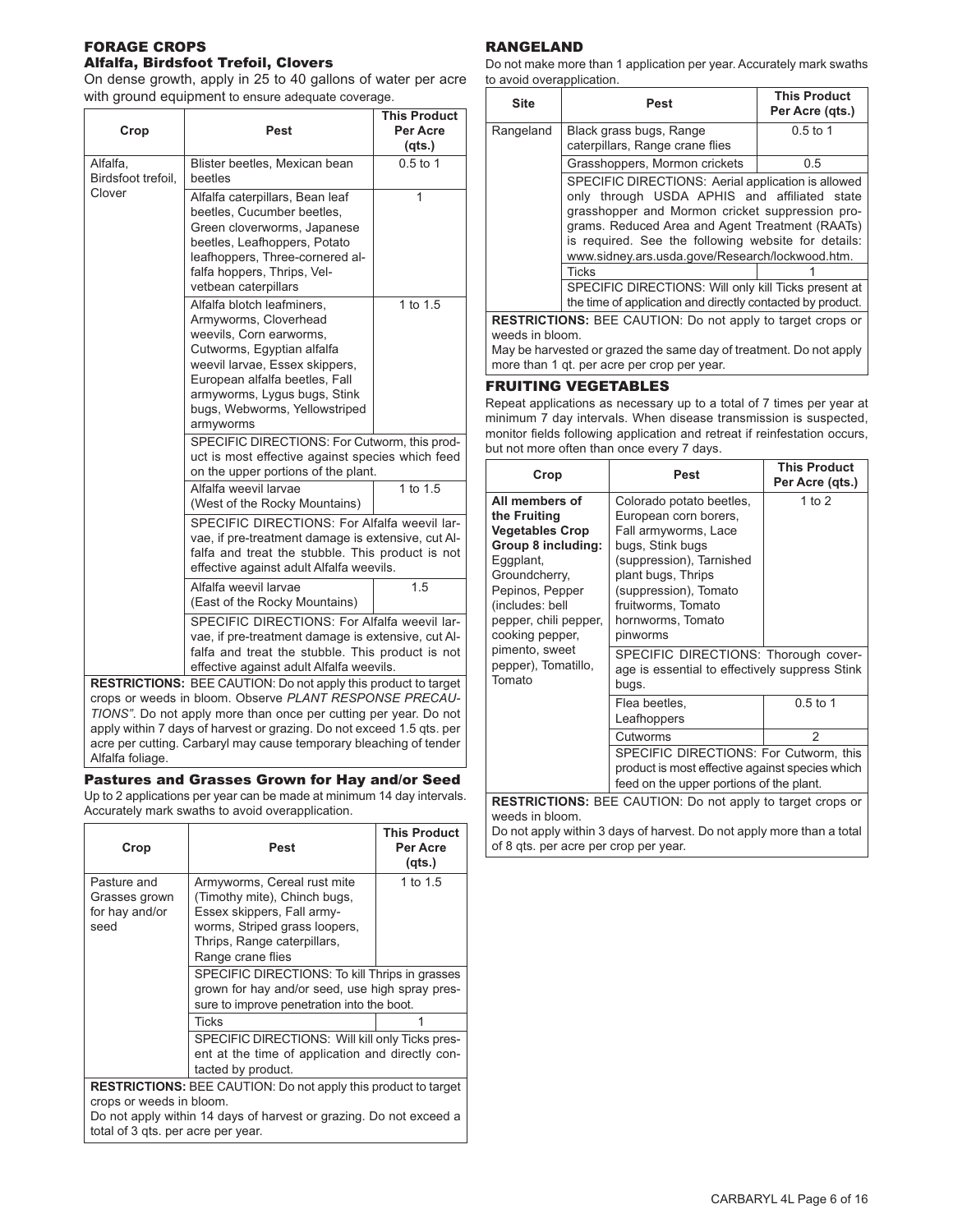#### LEAFY VEGETABLES

Repeat applications as necessary up to a total of 5 times per year at minimum 7 day intervals.

| Crop                                                                                                                                                                                                                                            | Pest                                                                                                                      | <b>This Product</b><br>Per Acre<br>(qts.) |
|-------------------------------------------------------------------------------------------------------------------------------------------------------------------------------------------------------------------------------------------------|---------------------------------------------------------------------------------------------------------------------------|-------------------------------------------|
| Dandelion, Endive<br>(escarole), Lettuce                                                                                                                                                                                                        | Flea beetles, Harlequin<br>bugs, Leafhoppers                                                                              | $0.5$ to 1                                |
| (head and leaf),<br>Parsley, Spinach, and                                                                                                                                                                                                       | Armyworms, Aster<br>leafhoppers, Corn                                                                                     | 1 to $2$                                  |
| All members of the<br><b>Leaf Petioles</b><br><b>Vegetables Subgroup</b><br>4B including:<br>Cardoon, Celery,<br>Celtuce, Chinese<br>celery, Florence fennel<br>(including sweet anise,<br>sweet fennel.<br>Finocchio), Rhubarb,<br>Swiss chard | earworms, Fall<br>armyworms, Imported<br>cabbageworms, Lygus<br>bugs, Spittlebugs, Stink<br>bugs, Tarnished plant<br>bugs |                                           |
| RESTRICTIONS: BEE CAUTION: Do not apply to target crops or                                                                                                                                                                                      |                                                                                                                           |                                           |

weeds in bloom.

Do not apply within 14 days of harvest. Do not apply more than a total of 6 qts. per acre per crop per year.

#### LEGUME VEGETABLES

Repeat applications as necessary up to a total of 4 times per year at minimum 7 day intervals. Use lower rates for light to moderate populations and smaller instars. Use the higher rates for heavy populations and larger instars.

Use on fresh/succulent shelled beans and peas (Crop Subgroup 6B) is prohibited.

| Crop                                                                                                                                                                                                                                                                                                                                                                                            | Pest                                                                                                                                                                          | <b>This Product</b><br>Per Acre<br>(qts.) |
|-------------------------------------------------------------------------------------------------------------------------------------------------------------------------------------------------------------------------------------------------------------------------------------------------------------------------------------------------------------------------------------------------|-------------------------------------------------------------------------------------------------------------------------------------------------------------------------------|-------------------------------------------|
| All members of the<br><b>Edible Podded</b><br><b>Legume Vegetables</b><br><b>Crop Subgroup 6A</b><br>including: Phaseolus<br>spp. including Runner<br>bean, Snap bean, and<br>Wax bean; Vigna spp.                                                                                                                                                                                              | Bean leaf beetles.<br>Blister beetles.<br>Cucumber beetles.<br>Grape colapsis, Green<br>cloverworms, Japanese<br>beetles, Mexican bean<br>beetles, Velvetbean<br>caterpillars | $0.5 \text{ to } 1.0$                     |
| including Asparagus<br>bean. Chinese<br>longbean, Moth bean,<br>and Yardlong bean;<br>Pisum spp. including<br>Dwarf pea, edible-pod<br>Pea, Snow pea, Sugar<br>snap pea; Jackbean;<br>Pigeon pea; Soybean<br>(immature seed);<br>Sword bean<br>All members of the<br><b>Dried Shelled</b><br>Legume<br><b>Vegetables (except</b><br>soybeans) Crop<br>Subgroup 6C<br>including: Lupinus<br>spp. | Corn earworms<br>Alfalfa caterpillars,<br>Colorado potato<br>beetles, Flea beetles,<br>Leafhoppers,                                                                           | $0.5$ to $1.5$                            |
|                                                                                                                                                                                                                                                                                                                                                                                                 | Threecornered alfalfa<br>hoppers, Thrips,<br>Western bean<br>cutworms<br>Armyworms, Cutworms,                                                                                 | 1 to $1.5$                                |
|                                                                                                                                                                                                                                                                                                                                                                                                 | European corn borers,<br>Fall armyworms, Stink<br>bugs, Tarnished plant<br>bugs, Webworms                                                                                     |                                           |
|                                                                                                                                                                                                                                                                                                                                                                                                 | SPECIFIC DIRECTIONS: For Cutworm,<br>this product is most effective against<br>species which feed on the upper portions<br>of the plant.                                      |                                           |
|                                                                                                                                                                                                                                                                                                                                                                                                 |                                                                                                                                                                               | (Continued)                               |

**(Cont.) Crop** Pest **This Product Per Acre (qts.)** including Grain lupin, Sweet lupin, White lupin, and White sweet lupin; *Phaseolus* spp. including Field bean, Kidney bean, dry Lima bean, navy bean, pinto bean, tepary bean; Vigna spp. including Adzuki bean, Blackeyed pea, Catjang, Cowpea, Crowder pea, Moth bean, Mung bean, Rice bean, Southern pea, Urd bean; *Pisum* spp. including Dwarf pea, edible-podded pea, English pea, Field pea, Garden pea, Green pea, Snow pea, Sugar snap pea; Broad bean (dry); Chickpea (dry); Guar (dry); Lablab bean (dry); Lentil (dry); Pigeon pea (dry) **(DO NOT USE ON LENTILS IN CA) All members of the Foliage of Legume Vegetables Crop Group 7:** Plant parts of any legume vegetables included in the legume vegetable (Crop Group 6) that will be used as animal feed; and Soybeans Alfalfa loopers (suppression), Cowpea curculios (suppression), Painted ladies (Thistle caterpillars), Pea leaf weevils, Pea weevils, Saltmarsh caterpillars, Woollybear caterpillars, Yellowstriped armyworms 1.5 CA ONLY: Corn earworms (suppression), Limabean podborers (suppression), Lygus bugs (suppression), Stink bugs (suppression) 1.5 **RESTRICTIONS:** Do not apply within 14 days of grazing or harvest for forage or within 3 days of harvest of fresh edible-podded Beans or Peas or within 21 days of harvest of Dried beans or peas, seed or hay. Do not apply more than a total of 6 qts. per acre per crop per year. Do not apply a combination of this product and 2,4-DB herbicides to Soybeans, as crop injury may result. Observe *"PLANT RE-SPONSE PRECAUTIONS"*. BEE CAUTION: For crops in bloom (except Soybeans): Do not apply this product to target crops or weeds

in bloom. For Soybeans, if application cannot be avoided when target crops or weeds are in bloom, limiting applications to times when bees are least active, e.g. within 2 hours of sunrise or sunset, will minimize risk to bees. Notifying beekeepers within 1 mile of treatment area 48 hours before product is applied will allow them to take additional steps

to protect their bees.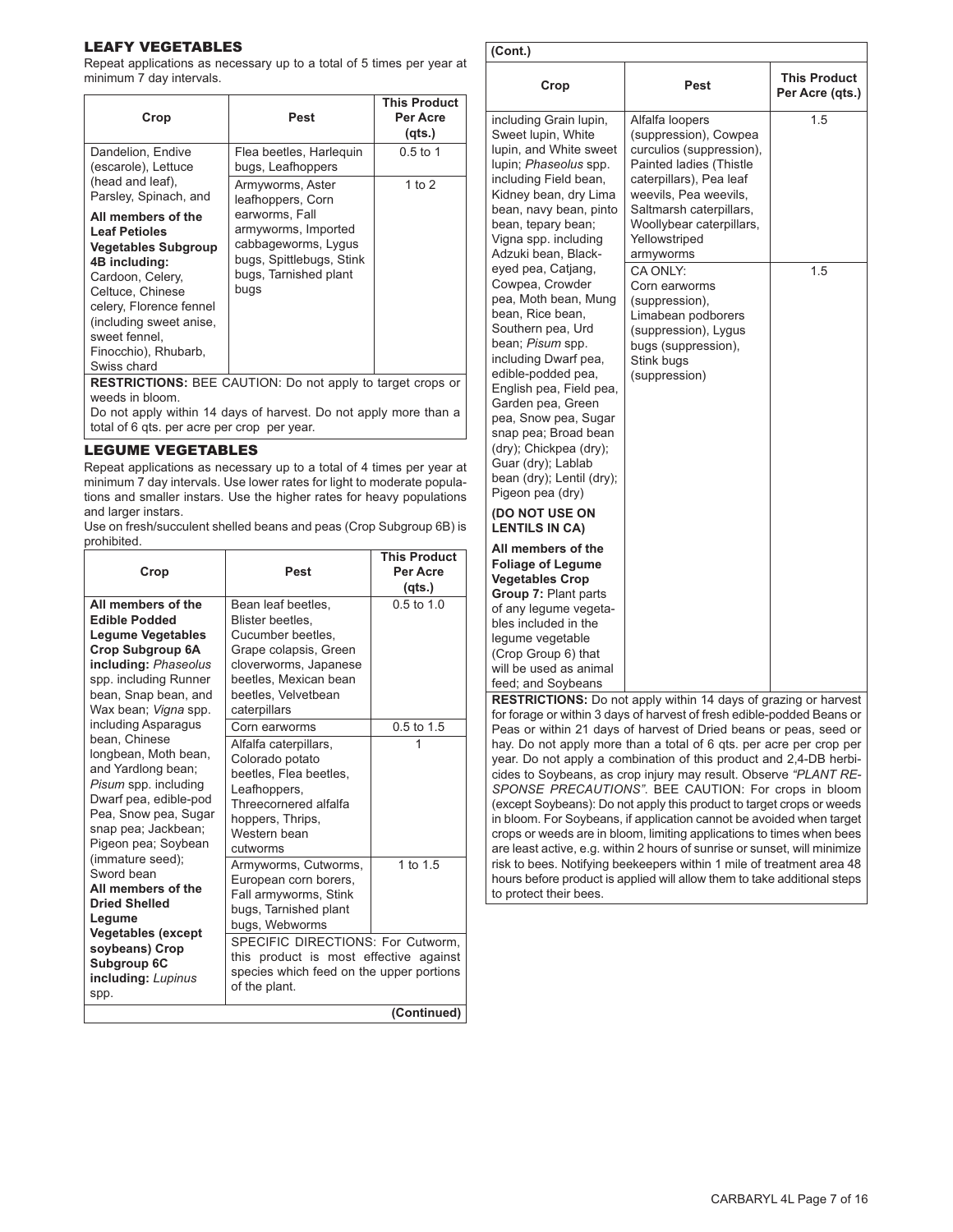#### NON-CROPLAND

Up to 2 applications can be made per year at minimum 14 day intervals. Accurately mark swaths to avoid overapplication.

| Site               | Pest                                            | <b>This Product</b><br>Per Acre (qts.) |
|--------------------|-------------------------------------------------|----------------------------------------|
| Conservation Re-   | Black grass bugs                                | $0.25$ to $0.5$                        |
| serve Program      |                                                 | (0.2 <sub>to</sub> )                   |
| Acreage, Set-Aside |                                                 | $0.4$ fl. oz. per                      |
| Program Acreage,   |                                                 | $1,000$ sq.ft.)                        |
| Wasteland, Rights- | Range caterpillars,                             | $0.5 \text{ to } 1.0$                  |
| of-Way, Hedge      | Range crane flies                               | $(0.4)$ to                             |
| rows, Ditchbanks,  |                                                 | 0.75 fl. oz. per                       |
| Roadsides          |                                                 | $1,000$ sq. ft.)                       |
|                    | Mormon crickets                                 | $0.5$ (0.4 fl. oz.                     |
|                    |                                                 | per 1,000 sq. ft.)                     |
|                    | <b>Ticks</b>                                    |                                        |
|                    |                                                 | (0.75 fl. oz. per                      |
|                    |                                                 | $1,000$ sq. ft.)                       |
|                    | SPECIFIC DIRECTIONS: Will kill only Ticks       |                                        |
|                    | present at the time of application and directly |                                        |
|                    | contacted by product.                           |                                        |

**RESTRICTIONS:** Do not apply within 14 days of grazing or harvest for forage or hay. Do not apply more than a total of 3 qts. per acre per year. BEE CAUTION: Do not apply this product to target crops or weeds in bloom.

#### **OKRA**

Up to 4 applications can be made per year at minimum 6 day intervals.

| Crop | Pest                                                                     | <b>This Product</b><br>Per Acre (qts.) |
|------|--------------------------------------------------------------------------|----------------------------------------|
| Okra | Corn earworms, Stink bugs                                                | 1 to 1.5                               |
|      | SPECIFIC DIRECTIONS: Apply using ground equipment                        |                                        |
|      | in sufficient volume to ensure good coverage. For                        |                                        |
|      | Grasshopper, refer to the "SPECIFIC PESTS ACROSS                         |                                        |
|      | MULTIPLE SITES" section.                                                 |                                        |
|      | <b>RESTRICTIONS:</b> Do not apply within 3 days of harvest. Do not apply |                                        |
|      |                                                                          |                                        |

more than a total of 6 qts. per acre per crop per year. BEE CAU-TION: Do not apply this product to target crops or weeds in bloom.

#### PEANUTS

Repeat applications as necessary up to a total of 5 times per year at minimum 7 day intervals.

|         |                                                                                     | <b>This Prod-</b> |
|---------|-------------------------------------------------------------------------------------|-------------------|
| Crop    | Pest                                                                                | uct Per           |
|         |                                                                                     | Acre (qts.)       |
| Peanuts | Blister beetles, Mexican bean<br>beetles                                            | $0.5$ to 1        |
|         | Alfalfa caterpillars, Bean leaf beetles,<br>Cucumber beetles, Green                 | 1                 |
|         | cloverworms, Japanese beetles,<br>Leafhoppers, Red-necked                           |                   |
|         | peanutworms, Three-cornered alfalfa                                                 |                   |
|         | hoppers, Thrips, Velvetbean<br>caterpillars                                         |                   |
|         | SPECIFIC DIRECTIONS: For best results on Thrips,                                    |                   |
|         | use directed or banded sprays with hollow cone                                      |                   |
|         | spray nozzles. Ensure adequate coverage for the un-<br>derside of leaves.           |                   |
|         | Armyworms, Corn earworms, Fall<br>armyworms, Stink bugs, Webworms                   | 1 to 1.5          |
|         | Whitefringed beetle adults,<br>Cutworms                                             | $\mathfrak{p}$    |
|         | SPECIFIC DIRECTIONS: For Cutworm, this product                                      |                   |
|         | is most effective against species which feed on the<br>upper portions of the plant. |                   |
|         | <b>RESTRICTIONS:</b> Observe "PLANT RESPONSE PRECAUTIONS".                          |                   |
|         | Do not apply within 14 days of harvest. Do not apply more than a                    |                   |
|         | total of 8 gts. per acre per crop per year. BEE CAUTION: Do not                     |                   |
|         | apply this product to target crops or weeds in bloom.                               |                   |

#### PRICKLY PEAR CACTUS

Apply using ground equipment in sufficient volume to ensure good coverage. Up to 3 applications can be made per year at minimum 7 day intervals.

| Crop                                                                                                  | Pest                                                                                                     | <b>This Product</b><br>Per Acre (qts.) |
|-------------------------------------------------------------------------------------------------------|----------------------------------------------------------------------------------------------------------|----------------------------------------|
| Prickly pear                                                                                          | Cochineal scales (crawlers)                                                                              | 2                                      |
| cactus<br>(Except CA)                                                                                 | SPECIFIC DIRECTIONS: For Grasshopper, refer to<br>the "SPECIFIC PESTS ACROSS MULTIPLE SITES"<br>section. |                                        |
| <b>RESTRICTIONS: BEE CAUTION: Do not apply this product to target</b>                                 |                                                                                                          |                                        |
| crops or weeds in bloom.                                                                              |                                                                                                          |                                        |
| Do not apply within 3 days of harvest. Do not apply more than a total<br>of 6 gts. per acre per year. |                                                                                                          |                                        |

# ROOT AND TUBER CROPS

#### **(Except Sugar Beets and Sweet Potatoes)**

Repeat applications as necessary up to a total of 6 times per year at minimum 7 day intervals.

| Crop                                                                                                                                                                                                                                                                                                                                                                                                                                                                                                                                                                                                                                                                                                           | Pest                                                                                                                                                                                                                                                                                                                                                                    | <b>This Product</b><br>Per Acre (qts.) |
|----------------------------------------------------------------------------------------------------------------------------------------------------------------------------------------------------------------------------------------------------------------------------------------------------------------------------------------------------------------------------------------------------------------------------------------------------------------------------------------------------------------------------------------------------------------------------------------------------------------------------------------------------------------------------------------------------------------|-------------------------------------------------------------------------------------------------------------------------------------------------------------------------------------------------------------------------------------------------------------------------------------------------------------------------------------------------------------------------|----------------------------------------|
| All members of the<br><b>Root and Tuber Veg-</b>                                                                                                                                                                                                                                                                                                                                                                                                                                                                                                                                                                                                                                                               | Flea beetles,<br>Leafhoppers                                                                                                                                                                                                                                                                                                                                            | $0.5$ to 1                             |
| etables Crop Group 1<br>except sugar beets<br>and sweet potatoes:<br>Arracacha, Arrowroot,<br>Artichoke (Chinese and<br>Jerusalem), Beet<br>(sugar, root), Burdock<br>(edible), Canna (edible,<br>Queensland arrowroot),<br>Carrot, Cassava (bitter<br>& sweet), Celeriac (cel-<br>ery root), Chayote<br>(root), Chervil (turnip-<br>rooted), Chicory, Chufa,<br>Dasheen (taro), Ginger,<br>Ginseng, Horseradish,<br>Leren, Parsley (turnip-<br>rooted), Parsnip, Po-<br>tato, Radish, Oriental<br>radish (daikon),<br>Rutabaga, Salsify<br>(black), Salsify (oyster<br>plant), Salsify (Span-<br>ish), Skirret, Tanier (co-<br>coyam), Turmeric,<br>Turnip, Yam bean (ji-<br>cama, manoic pea),<br>Yam (true) | Armyworms, Aster<br>leafhoppers,<br>Colorado potato<br>beetles, Corn<br>earworms,<br>Cutworms, European<br>corn borers, Fall<br>armyworms, Lace<br>bugs, Lygus bugs,<br>Spittlebugs, Stink<br>bugs, Tarnished plant<br>bugs<br>SPECIFIC DIRECTIONS: For Cutworm.<br>this product is most effective against<br>species which feed on the upper portions<br>of the plant. | 1 to $2$                               |
| RESTRICTIONS: BEE CAUTION: Do not apply this product to tar-<br>get crops or weeds in bloom.                                                                                                                                                                                                                                                                                                                                                                                                                                                                                                                                                                                                                   |                                                                                                                                                                                                                                                                                                                                                                         |                                        |

Do not apply within 7 days of harvest. Do not apply more than a total of 6 qts. per acre per crop per year.

#### SMALL FRUITS AND BERRIES

(REI for Grapes Only–West of the Rocky Mountains = 6 days; East of the Rocky Mountains = 2 days for all activities except for grape girdling and cane turning. The REI is 6 days for grape girdling and cane turning.) Repeat applications as necessary up to a total of 5 times per year at minimum 7 day intervals.

| Crop                     | Pest                  | <b>This Product</b><br>Per Acre (qts.) |
|--------------------------|-----------------------|----------------------------------------|
| All members of the       | European fruit        | 1 to $2$                               |
| <b>Caneberry Crop</b>    | lecaniums,            |                                        |
| Subgroup 13-07A          | European raspberry    |                                        |
| including: Blackberry    | aphids, Flea beetles, |                                        |
| (Rubus spp. including    | Grape leaffolders,    |                                        |
| Andean blackberry, Artic | Grape leafrollers,    |                                        |
| blackberry, bingleberry, | Japanese beetles,     |                                        |
| black satin berry,       | Leafhoppers,          |                                        |
| boysenberry,             | Leafrollers, Meadow   |                                        |
| Brombeere, California    | spittlebugs,          |                                        |
|                          |                       | (Continued)                            |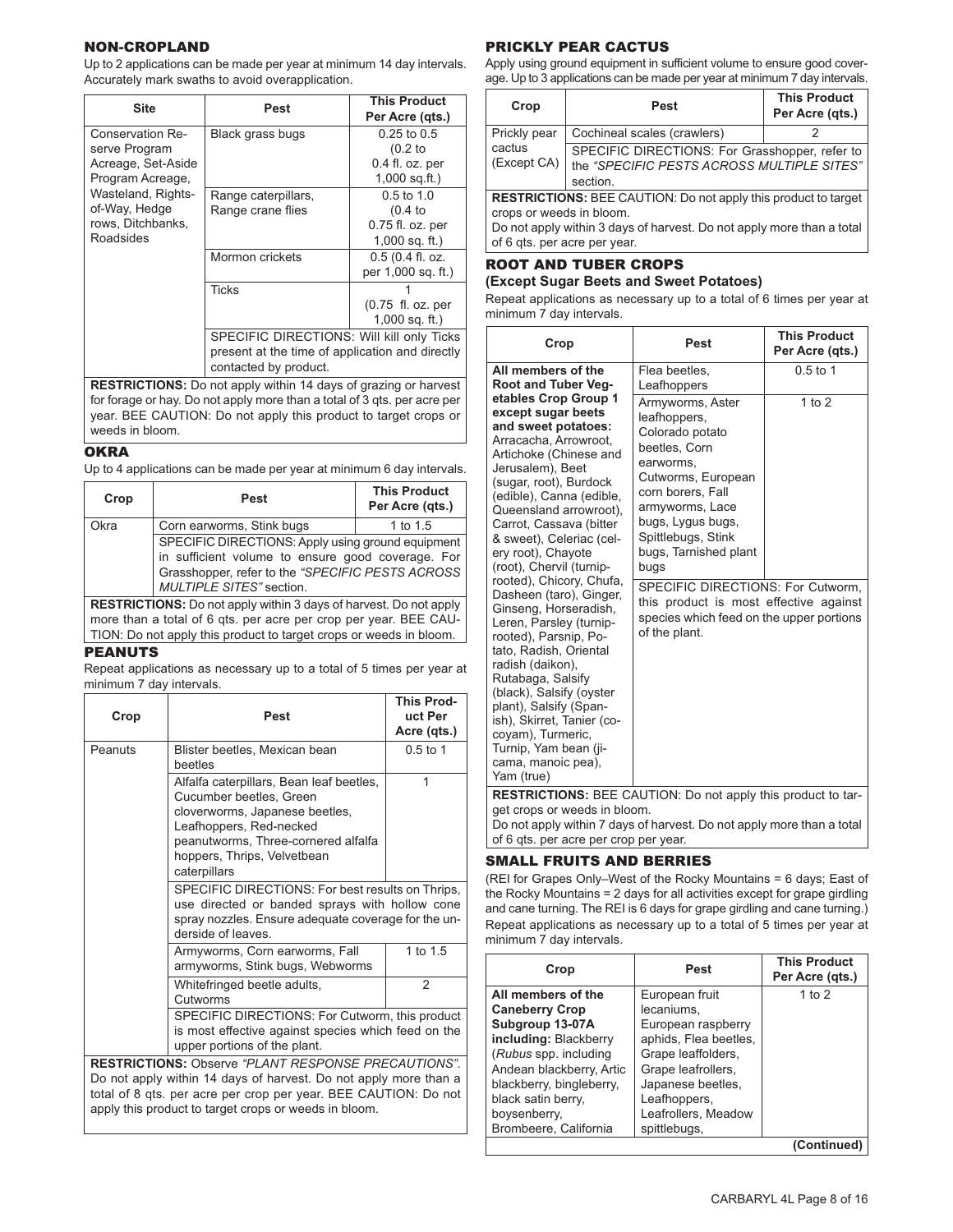| (Cont.)                                                                                                                                                                                                                                                                                                                                                                                                                                                                                                                                                                                                      |                                                                                                                                                                                                                                                                                                                                                                                                              |                                        |
|--------------------------------------------------------------------------------------------------------------------------------------------------------------------------------------------------------------------------------------------------------------------------------------------------------------------------------------------------------------------------------------------------------------------------------------------------------------------------------------------------------------------------------------------------------------------------------------------------------------|--------------------------------------------------------------------------------------------------------------------------------------------------------------------------------------------------------------------------------------------------------------------------------------------------------------------------------------------------------------------------------------------------------------|----------------------------------------|
| Crop                                                                                                                                                                                                                                                                                                                                                                                                                                                                                                                                                                                                         | Pest                                                                                                                                                                                                                                                                                                                                                                                                         | <b>This Product</b><br>Per Acre (qts.) |
| blackberry, Cherokee<br>blackberry,<br>Chesterberry, Cheyenne<br>blackberry, Common<br>blackberry, Coryberry,<br>Darrowberry, Dewberry,<br>Dirksen thornless berry.<br>Evergreen blackberry,<br>Himalayaberry,<br>Hullberry, Lavacaberry,<br>Loganberry, Lowberry,<br>Lucretiaberry, Mammoth<br>blackberry, Marionberry,<br>Mora, Mures deronce,<br>Nectarberry, Northern<br>dewberry, Olallieberry,<br>Oregon evergreen berry,<br>phenomenalberry,<br>rangeberry, Ravenberry,<br>Rossberry, Shawnee                                                                                                         | Omnivorous<br>leaftiers, Rose<br>chafers, Snowy tree<br>crickets, Strawberry<br>bud weevils,<br>Strawberry clippers,<br>Strawberry<br>fruitworms,<br>Strawberry<br>leafrollers.<br>Strawberry weevils,<br>Western grapeleaf<br>skeletonizers,<br>Western<br>yellowstriped<br>armyworms<br>SPECIFIC DIRECTIONS: In Grapes, for<br>Grape leaffolder, apply before the first<br>brood larvae emerge from rolls. |                                        |
| blackberry, Southern<br>dewberry, Tayberry,<br>Youngberry, Zarzamora<br>plus cultivars, varieties<br>and/or hybrids of these);<br>Raspberry (Rubus spp.<br>including Bababerry,<br>black and red raspberry,<br>Blackcap, Caneberry,<br>Framboise, Frambueso,                                                                                                                                                                                                                                                                                                                                                 | Blueberry maggots,<br>Cherry fruitworms,<br>Cranberry fire-<br>worms, Cranberry<br>fruitworms,<br>Cranberry twig<br>girdlers, Elm<br>spanworms, Gypsy<br>moths, Sparganothis<br>fruitworms,<br>Tarnished plant bugs                                                                                                                                                                                          | 1.5 to $2$                             |
| Himbeere, Keriberry,<br>Mayberry, Purple<br>raspberry, Thimbleberry,<br>Tulameen, Wild<br>raspberry, Yellow<br>raspberry plus cultivars,<br>varieties and/or hybrids<br>of these).<br>All members of the<br><b>Bushberry Crop</b><br>Subgroup 13-07B<br>including: Aronia berry,                                                                                                                                                                                                                                                                                                                             | Eightspotted<br>foresters, Cutworms,<br>Grape berry moths,<br>June beetles.<br>Omnivorous<br>leafrollers, Orange<br>tortrix, Raspberry<br>fruitworms.<br>Raspberry sawflies,<br>Redbanded<br>leafrollers,<br>Saltmarsh<br>caterpillars                                                                                                                                                                       | 2                                      |
| Blueberry (Vaccinium<br>spp.-highbush, lowbush<br>and cultivars, and/or<br>hybrids of these<br>[=blueberry species]),<br>Chilean guava, Currant<br>(black, buffalo, native,<br>red), European barberry,<br>Elderberry, Gooseberry,<br>Highbush cranberry,<br>Honeysuckle (edible),<br>Jostaberry, Huckleberry,<br>Juneberry, Lingonberry,<br>Salal, Sea buckthorn,<br>plus varieties and/or<br>hybrids of these.<br><b>Cranberries; Grapes;</b><br><b>Strawberries</b>                                                                                                                                       | <b>SPECIFIC DIRECTIONS: For Cutworm,</b><br>this product is most effective against<br>species which feed on the upper portions<br>of the plant.                                                                                                                                                                                                                                                              |                                        |
| RESTRICTIONS: BEE CAUTION: Do not apply this product to tar-<br>get crops or weeds in bloom. If weed or cover crop bloom is present,<br>mow orchard floor or between rows prior to applying this product.<br>Do not apply within 7 days of harvest. Do not apply more than a total<br>of 10 qts. per acre per crop per year.<br>Note: Use on Cranberries may kill shrimp and crabs. Do not use in<br>areas where these are important resources. Carbaryl may injure<br>Early dawn and Sunrise varieties of Strawberries. In Grapes, do not<br>concentrate spray on the bunch or visible residues may result. |                                                                                                                                                                                                                                                                                                                                                                                                              |                                        |

### SUGAR BEETS

Repeat applications as necessary up to a total of 2 times per year at minimum 14 days intervals.

| Crop                                                                                              | Pest                                                                                                                                  | <b>This Product</b><br>Per Acre (qts.) |
|---------------------------------------------------------------------------------------------------|---------------------------------------------------------------------------------------------------------------------------------------|----------------------------------------|
| Sugar beets                                                                                       | Armyworms, Beet leaf<br>beetles, Fall armyworms,<br>Flea beetles, Leafhoppers,<br>Webworms                                            | 1 to 1.5                               |
|                                                                                                   | Cutworms                                                                                                                              | 1.5                                    |
|                                                                                                   | SPECIFIC DIRECTIONS: For Cutworm, this<br>product is most effective against species which<br>feed on the upper portions of the plant. |                                        |
| <b>RESTRICTIONS:</b> BEE CAUTION: Do not apply this product to target<br>crops or weeds in bloom. |                                                                                                                                       |                                        |
| Do not apply within 28 days of harvest of roots or forage. Do not                                 |                                                                                                                                       |                                        |

apply more than a total of 3 qts. per acre per crop per year.

#### SUNFLOWERS

Up to 2 applications can be made per year at minimum 7 day intervals

| Crop                                                                  | Pest                                                                                                                                  | <b>This Product</b><br>Per Acre (qts.) |
|-----------------------------------------------------------------------|---------------------------------------------------------------------------------------------------------------------------------------|----------------------------------------|
| Sunflowers<br>(Except CA)                                             | Stem weevils, Sunflower<br>beetles                                                                                                    | 1 to 1.5                               |
|                                                                       | Armyworms, Cutworms,<br>Fall armyworms,<br>Sunflower moths                                                                            | 1.5                                    |
|                                                                       | SPECIFIC DIRECTIONS: For Cutworm, this<br>product is most effective against species<br>which feed on the upper portions of the plant. |                                        |
| <b>RESTRICTIONS:</b> BEE CAUTION: Do not apply this product to target |                                                                                                                                       |                                        |
| crops or weeds in bloom.                                              |                                                                                                                                       |                                        |

Do not apply within 30 days of grazing or harvest for forage or within 60 days of harvest for seed. Do not apply more than a total of 3 qts. per acre per crop per year.

#### SWEET POTATOES

Up to 8 foliar applications can be made per year at minimum 7 day intervals.

| Crop                                                           | Pest                           | <b>This Product</b><br>Per Acre<br>(qts.) |
|----------------------------------------------------------------|--------------------------------|-------------------------------------------|
| Sweet                                                          | Corn earworms, Cucumber        | 1 to $2$                                  |
| potatoes                                                       | beetles, Flea beetles, Sweet   |                                           |
|                                                                | potato hornworms, Sweet potato |                                           |
|                                                                | weevils, Tortoise beetles,     |                                           |
|                                                                | Whitefringed beetles           |                                           |
|                                                                | Yellowstriped armyworms        |                                           |
| RESTRICTIONS: BEE CAUTION: Do not apply this product to target |                                |                                           |

crops or weeds in bloom.

Do not apply within 7 days of harvest. Do not apply more than a total of 8 qts. per acre per crop per year.

#### TOBACCO **(REI = 48 hours)**

**Plant Bed and Field Treatment –** Repeat treatments as necessary up to a total of 4 times per year at minimum 7 day intervals. Use lower rate on young plants (up to knee height). Use at least 10 gallons of prepared spray per acre. Begin treatments when worms are small.

| Crop                                                                     | Pest                             | <b>This Product</b><br>Per Acre (qts.) |
|--------------------------------------------------------------------------|----------------------------------|----------------------------------------|
| Tobacco                                                                  | Budworms, Fall armyworms,        | 1 to $2$                               |
|                                                                          | Hornworms, Japanese beetles,     |                                        |
|                                                                          | June beetles, Suckflies, Tobacco |                                        |
|                                                                          | flea beetles                     |                                        |
| <b>RESTRICTIONS:</b> Do not apply within 2 days of harvest. Do not apply |                                  |                                        |
| more than a total of 8 qts. per acre per crop per year. Observe          |                                  |                                        |

*"PLANT RESPONSE PRECAUTIONS"*. BEE CAUTION: Do not apply this product to target crops or weeds in bloom.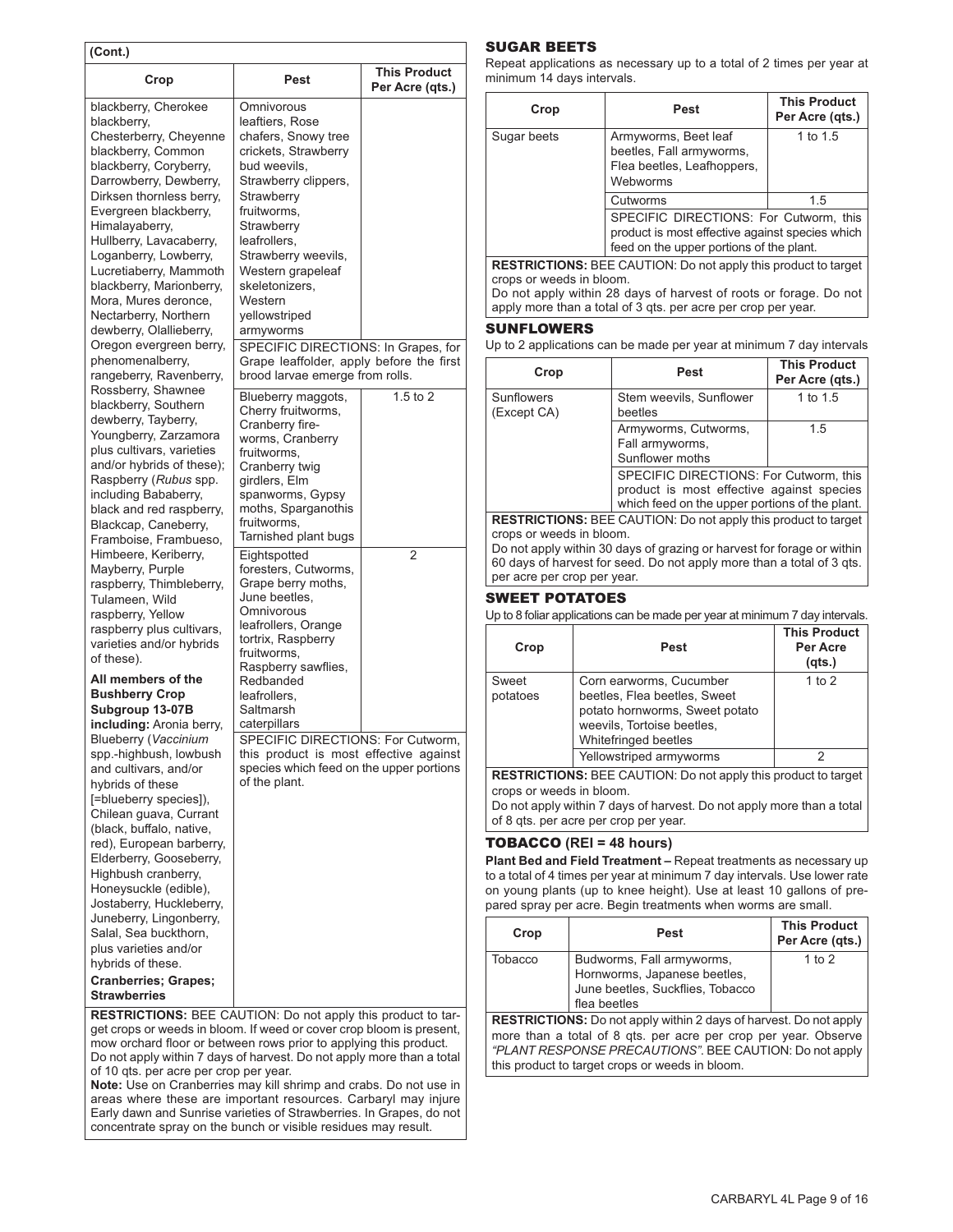#### TREE FRUIT CROPS

On all tree fruit crops, apply in sufficient volume for adequate coverage. This will vary depending on the pest and its severity, the tree condition, size, density and other factors. By air, use at least 10 gallons of spray mixture per acre for adequate distribution.

#### **Citrus**

(REI for Citrus in All States Other Than CA = 12 hours) (REI for Citrus in CA = 3 days for application rates greater than or equal to 5 qts. per acre)

| Crop                                                                                                                                                                                                                                                                 | Pest                                                                                                                                                                                                                                                                                                                                                                                                                                                                                                                                                                            | <b>This Product Per</b><br>Acre (qts.) |
|----------------------------------------------------------------------------------------------------------------------------------------------------------------------------------------------------------------------------------------------------------------------|---------------------------------------------------------------------------------------------------------------------------------------------------------------------------------------------------------------------------------------------------------------------------------------------------------------------------------------------------------------------------------------------------------------------------------------------------------------------------------------------------------------------------------------------------------------------------------|----------------------------------------|
| All members of the<br><b>Citrus Fruit Crop</b><br>Group 10 includ-<br>ing: Calamondin,<br>Citrus citron, Citrus                                                                                                                                                      | Avocado leafrollers, Cali-<br>fornia orangedogs, Citrus<br>cutworms, Fruittree<br>leafrollers, Orange tortrix,<br>Western tussock moths                                                                                                                                                                                                                                                                                                                                                                                                                                         | $2$ to $3$                             |
| hybrids (Citrus spp.,<br>includes chironja,<br>tangelo and tangor),<br>Grapefruit, Kumquat,<br>Lemon, Lime, Man-<br>darin (tangerine),<br>Orange (sweet and<br>sour), Pummelo,<br>Tangelo, Satsuma<br>mandarin, White<br>sapote (Casimiroa<br>spp.) and other culti- | Citrus rust mites, Erio-<br>phyid mites, Plant<br>bugs, Scale insects<br>(Black scales, Brown<br>soft scales, California<br>red scales [except in<br>CA], Citrus snow<br>scales, Yellow scales<br>[except in CA])<br>SPECIFIC DIRECTIONS: For Scale, apply<br>when crawlers are present. For results on Erio-<br>phyid mites, including Citrus rust mites, apply                                                                                                                                                                                                                | $3$ to $5$                             |
| vars and/or hybrids<br>of these.                                                                                                                                                                                                                                     | when pest populations are low.<br>Apopka weevils (adult),<br>Citrus root weevils                                                                                                                                                                                                                                                                                                                                                                                                                                                                                                | 5                                      |
|                                                                                                                                                                                                                                                                      | (adults), Fuller rose<br>beetles. Little leaf<br>notchers (adult)<br>Psyllid                                                                                                                                                                                                                                                                                                                                                                                                                                                                                                    | $1.5$ to $3$                           |
|                                                                                                                                                                                                                                                                      | SPECIFIC DIRECTIONS: Apply at the be-<br>ginning and at the end of the overwintering<br>period before the first spring flush of the year.<br>Additional sprays are needed during the year<br>just before each major flush in the grove or<br>when an increase in Psyllid populations is<br>observed.<br>Use the lower rate on light to moderate in-<br>festations, young plants and early instars.<br>Use the higher rate on heavy infestations,<br>mature plants, advanced instars and adults.<br>Thorough and uniform spray coverage is es-<br>sential for effective control. |                                        |
|                                                                                                                                                                                                                                                                      | <b>CA Only: California</b><br>red scales, Yellow<br>scales<br>SPECIFIC DIRECTIONS: Do not make more<br>than 1 application per crop per year in CA for<br>California red scale. Apply when crawlers are                                                                                                                                                                                                                                                                                                                                                                          | 5 to 12                                |
|                                                                                                                                                                                                                                                                      | present.<br>Florida Only: Adult<br>citrus weevils (such as<br>Diaprepes abbreviatus,<br>Pantomorus cervinus,<br>Artipes floridanus, and<br>Pachnaeus spp.)                                                                                                                                                                                                                                                                                                                                                                                                                      | $5$ to $8$                             |
|                                                                                                                                                                                                                                                                      | SPECIFIC DIRECTIONS: Apply as a foliar<br>spray by ground as dilute or concentrate<br>spray or by air in 10 to 25 gallons of water<br>per acre.                                                                                                                                                                                                                                                                                                                                                                                                                                 |                                        |
| application will reduce hazard to bees.<br>is 14 days.                                                                                                                                                                                                               | <b>RESTRICTIONS:</b> BEE CAUTION: Do not apply this product to target<br>crops or weeds in bloom. Mowing weed or cover crop bloom prior to<br>Do not apply within 5 days of harvest. Do not apply more than a total<br>of 20 qts. per acre per crop per year. Minimum retreatment interval<br>All States except CA and FL: Do not apply more than 5 gts. per                                                                                                                                                                                                                    |                                        |

**All States except CA and FL:** Do not apply more than 5 qts. per acre per application.

**CA Only:** Do not apply more than 12 qts. per acre per application. **FL Only:** Do not apply more than 8 qts. per acre per application.

#### Olives **(REI = 72 hours)**

Up to 2 applications can be made per crop per year at minimum 14 day intervals.

| Crop                                                                                                                                      | Pest                         | <b>This Product</b><br>Per Acre (qts.) |
|-------------------------------------------------------------------------------------------------------------------------------------------|------------------------------|----------------------------------------|
| Olives                                                                                                                                    | Scale insects (Black scales, | 5 to 7.5                               |
|                                                                                                                                           | Olive scales)                |                                        |
| <b>RESTRICTIONS:</b> Do not apply within 14 days of harvest. Do not<br>apply more than a total of 15 gts. per acre per crop per year. BEE |                              |                                        |
| CAUTION: Do not apply this product to target crops or weeds in                                                                            |                              |                                        |
| bloom. If weed or cover crop bloom is present, mow orchard floor or                                                                       |                              |                                        |
| between rows prior to applying this product.                                                                                              |                              |                                        |

#### Pome Fruits

Repeat applications as necessary up to a total of 8 times per crop per year including thinning sprays on Apples at minimum 14 day intervals.

| Crop                                                                                                                  | Pest                                                                                                                                                                                                                                                                                                                                                                                                                                                                                                                                                                                                                                                                                                                                                                                                                                                                                                                                                                                                                                                                                                                                                                                                                                                                                                                                                              | <b>This Product</b><br>Per Acre (qts.) |
|-----------------------------------------------------------------------------------------------------------------------|-------------------------------------------------------------------------------------------------------------------------------------------------------------------------------------------------------------------------------------------------------------------------------------------------------------------------------------------------------------------------------------------------------------------------------------------------------------------------------------------------------------------------------------------------------------------------------------------------------------------------------------------------------------------------------------------------------------------------------------------------------------------------------------------------------------------------------------------------------------------------------------------------------------------------------------------------------------------------------------------------------------------------------------------------------------------------------------------------------------------------------------------------------------------------------------------------------------------------------------------------------------------------------------------------------------------------------------------------------------------|----------------------------------------|
| Members of                                                                                                            | White apple leafhoppers                                                                                                                                                                                                                                                                                                                                                                                                                                                                                                                                                                                                                                                                                                                                                                                                                                                                                                                                                                                                                                                                                                                                                                                                                                                                                                                                           | $0.5$ to $1.5$                         |
| the Pome                                                                                                              | Apple aphids, Codling moths                                                                                                                                                                                                                                                                                                                                                                                                                                                                                                                                                                                                                                                                                                                                                                                                                                                                                                                                                                                                                                                                                                                                                                                                                                                                                                                                       | 1 to $3$                               |
| <b>Fruit Group</b><br>11 including:<br>Apples, Crab-<br>apples,<br>Pears,<br>Loquats,<br>Mayhaw,<br>Oriental<br>pears | Apple aphids, Apple maggots,<br>Apple mealybugs, Apple rust<br>mites, Bagworms, California<br>pearslugs (Pear sawflies),<br>European apple sawflies,<br>Eyespotted bud moths,<br>Fruittree leafrollers, Gypsy<br>moths, Japanese beetles,<br>Lesser appleworms, Lygus<br>bugs, Orange tortrix, Pearleaf<br>blister mites, Pear psyllas,<br>Pear rust mites, Periodical<br>cicadas, Plum curculios,<br>Redbanded leafrollers, Rosy<br>apple aphids, Scale insects<br>(Forbes scales, Lecanium<br>scales, San Jose scales),<br>Tarnished plant bugs,<br>Tentiform leafminers, Woolly<br>apple aphids, Yellowheaded                                                                                                                                                                                                                                                                                                                                                                                                                                                                                                                                                                                                                                                                                                                                                  | $1.5$ to $3$                           |
|                                                                                                                       | fireworms<br>SPECIFIC DIRECTIONS: On Apples, avoid use<br>during the period from full bloom until 30 days after<br>full bloom unless fruit thinning is desired. Use for<br>pesticidal activity during this period also may result in<br>fruit removal. For Psylla, apply when eggs hatch or<br>young nymphs are present. For Scale, apply when<br>crawlers are present.                                                                                                                                                                                                                                                                                                                                                                                                                                                                                                                                                                                                                                                                                                                                                                                                                                                                                                                                                                                           |                                        |
| Apples Only,                                                                                                          |                                                                                                                                                                                                                                                                                                                                                                                                                                                                                                                                                                                                                                                                                                                                                                                                                                                                                                                                                                                                                                                                                                                                                                                                                                                                                                                                                                   | 1 to 3                                 |
| for fruit<br>thinning                                                                                                 | SPECIFIC DIRECTIONS: Apply between 80% petal<br>fall and 16 mm fruit size. Use the higher rates on<br>hard to thin varieties at the early timing which is the<br>80% petal fall to 6 mm fruit size. Use the lower rates<br>on easy to thin varieties and at the later thinning pe-<br>riod which is the 10 to 16 mm fruit size. The rate to<br>use per acre will depend on varieties, tree size, row<br>spacing, weather conditions at the time of and fol-<br>lowing applications. The most effective spray gal-<br>lonage will depend on the size, planting density, row<br>spacing and amount of foliage. Use sufficient spray<br>volume to ensure adequate coverage (100 to 400<br>gals. per acre). Avoid spray to the point of runoff.<br>Reduce spray coverage to the lower portion of<br>the tree since overthinning may occur here.<br>Factors such as climatic temperature, high humidity,<br>frost, tree age, variety, nutrition, previous crop, prun-<br>ing and bloom may influence fruit thinning results<br>with the product. Exercise precautions to avoid pos-<br>sible overthinning. For most effective results, apply<br>under good drying conditions and when daytime<br>temperatures (°F) will be 70 to low 80's for the fol-<br>lowing 1 to 3 days. Application with daytime tem-<br>peratures in excess of 80°F may result<br>overthinning. | in                                     |
|                                                                                                                       |                                                                                                                                                                                                                                                                                                                                                                                                                                                                                                                                                                                                                                                                                                                                                                                                                                                                                                                                                                                                                                                                                                                                                                                                                                                                                                                                                                   | (Continued)                            |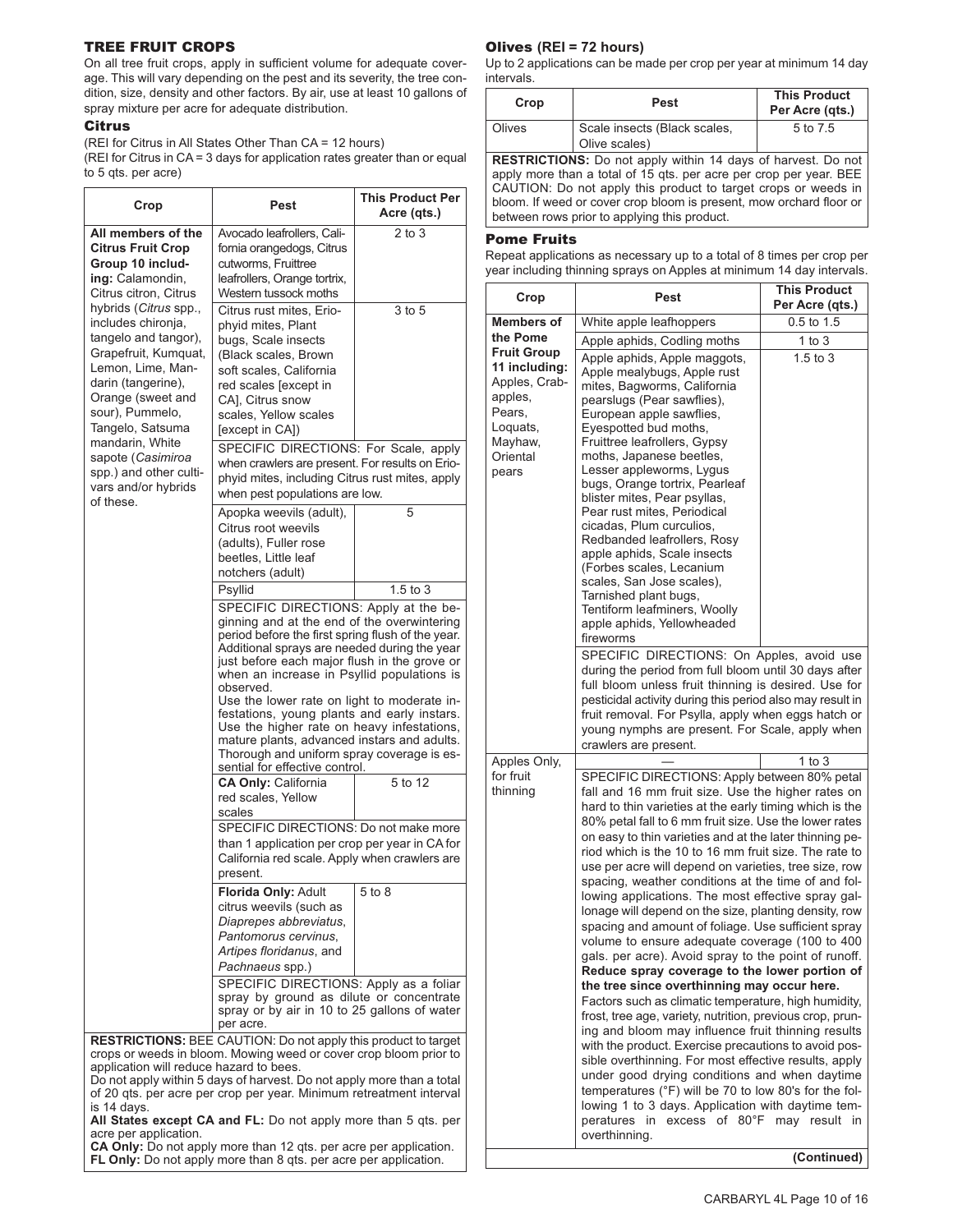| (Cont.)                                             |                                                                                                                                                                                                                                                                                                                                                                                                                                                                                                                                                                                                                                                                                                                                                                                                                                                                                                                                                                                                                                                                                                                                                                                                                                                                                                                     |                                        |
|-----------------------------------------------------|---------------------------------------------------------------------------------------------------------------------------------------------------------------------------------------------------------------------------------------------------------------------------------------------------------------------------------------------------------------------------------------------------------------------------------------------------------------------------------------------------------------------------------------------------------------------------------------------------------------------------------------------------------------------------------------------------------------------------------------------------------------------------------------------------------------------------------------------------------------------------------------------------------------------------------------------------------------------------------------------------------------------------------------------------------------------------------------------------------------------------------------------------------------------------------------------------------------------------------------------------------------------------------------------------------------------|----------------------------------------|
| Crop                                                | Pest                                                                                                                                                                                                                                                                                                                                                                                                                                                                                                                                                                                                                                                                                                                                                                                                                                                                                                                                                                                                                                                                                                                                                                                                                                                                                                                | <b>This Product</b><br>Per Acre (qts.) |
|                                                     | This product may be mixed with other fruit thinners;<br>however, use precautions to avoid overthinning and<br>other adverse effects. Consult with local fruit thin-<br>ning experts in your area for recommendations on<br>appropriate tank mixing partners. Refer to the other<br>product labels for specific use directions.<br>NOTE: The use of this product may result in fruit de-<br>formity under certain environmental conditions. Be-<br>fore using on any variety of Apples, the user must<br>weigh the risk versus benefits when using this prod-<br>uct, particularly when using between 80% petal fall<br>and 6 mm fruit size. Red Delicious are more sensi-<br>tive to this phenomenon and in particular, the vari-<br>eties Bisbee, Red Chief and Vallee Spur are very<br>susceptible to conditions causing fruit deformity.<br>Precipitation and temperatures below 65°F increase<br>the possibility of fruit deformity. The use with Sum-<br>mer spray oils and wetting agents may increase the<br>risk of fruit deformity and injury.<br>Consult with fruit thinning experts in your area for<br>advice on using this prodcut on specific apple vari-<br>eties under local growing conditions or other ques-<br>tions. Observe all restrictions on the use of this<br>product for apple thinning. |                                        |
| risks to bees.                                      | RESTRICTIONS: Do not apply to Quince. Do not use on Pears be-<br>tween the tight flower cluster up to the 20 mm fruit size. Use during<br>this period may result in undesirable fruit thinning and/or deformed<br>fruit. Do not apply within 3 days of harvest. Do not apply more than<br>a total of 15 gts. per acre per crop per year.<br>BEE CAUTION: Do not apply this product to target crops or weeds<br>in bloom. If weed or cover crop bloom is present, mow orchard<br>floor or between rows prior to applying this product.<br>FOR APPLE THINNING USE: Do not apply during bloom. Remove<br>bee hives from orchard to be treated before applying this product.<br>Removing bee hives from adjacent orchards will further minimize                                                                                                                                                                                                                                                                                                                                                                                                                                                                                                                                                                         |                                        |
| <b>DRIFT MANAGEMENT:</b><br>rected into the canopy. | For airblast application, follow the following drift management practices:<br>Adjust deflectors and aiming devices so that the spray is only di-<br>Block off upward pointed nozzles when there is no overhanging                                                                                                                                                                                                                                                                                                                                                                                                                                                                                                                                                                                                                                                                                                                                                                                                                                                                                                                                                                                                                                                                                                   |                                        |

- canopy.
- Do not allow the spray to go beyond the edge of the cultivated area (i.e., turn off sprayer when turning at end rows). For applications to the outside rows, only spray inward, toward the orchard.

#### Stone Fruits

Up to 3 applications can be made per crop per year at minimum 7 day intervals. An additional application can be made during the dormant or delayed dormant timing.

| Crop                                                                                                                                                                                                                                             | Pest                                                                                                                                                                                                                                                                                                                                                                                                                                                                                                  | <b>This Product</b><br>Per Acre (qts.) |
|--------------------------------------------------------------------------------------------------------------------------------------------------------------------------------------------------------------------------------------------------|-------------------------------------------------------------------------------------------------------------------------------------------------------------------------------------------------------------------------------------------------------------------------------------------------------------------------------------------------------------------------------------------------------------------------------------------------------------------------------------------------------|----------------------------------------|
| All members of<br>the Stone Fruits<br><b>Crop Group 12</b><br><b>including:</b> Apricot,<br>Cherry (including<br>sweet and tart).<br>Nectarine, Peach,<br>Plum (including<br>Chickasaw,<br>Damson and<br>Japanese),<br>Plumcot, Prune<br>(fresh) | Apple pandemis, Black<br>cherry aphids, Cherry<br>fruitworms, Cherry maggots<br>(Cherry fruit flies), Codling<br>moths, Cucumber beetles.<br>Eastern tent caterpillars,<br>Eyespotted bud moths,<br>European earwigs, Fruittree<br>leafrollers, Green<br>fruitworms, Gypsy moths,<br>Japanese beetles, June<br>beetles, Lesser peachtree<br>borers, Mealy plum aphids,<br>Orange tortrix, Oriental fruit<br>moths, Peach twig borers,<br>Periodical cicadas, Plum<br>curculios, Prune<br>leafhoppers, | $2$ to $3$                             |
|                                                                                                                                                                                                                                                  |                                                                                                                                                                                                                                                                                                                                                                                                                                                                                                       | (Continued)                            |

| (Cont.)              |                                                                       |                                        |
|----------------------|-----------------------------------------------------------------------|----------------------------------------|
| Crop                 | Pest                                                                  | <b>This Product</b><br>Per Acre (qts.) |
|                      | Redbanded leafrollers,                                                |                                        |
|                      | Rose chafers, Scale insects                                           |                                        |
|                      | (Brown soft scales, Forbes                                            |                                        |
|                      | scales, Lecanium scales,                                              |                                        |
|                      | Olive scales, Oystershell                                             |                                        |
|                      | scales, San Jose scales),                                             |                                        |
|                      | Tarnished plant bugs,                                                 |                                        |
|                      | Tussock moths, Variegated                                             |                                        |
|                      | leafrollers                                                           |                                        |
|                      | SPECIFIC DIRECTIONS: Repeat applications                              |                                        |
|                      | as necessary, up to a total of 3 times per crop,                      |                                        |
|                      | but not more often than once every 7 days. An                         |                                        |
|                      | additional application at the dormant or delayed                      |                                        |
|                      | dormant timing may be made. For best results                          |                                        |
|                      | on Scale, apply when crawlers are present. For                        |                                        |
|                      | Lesser peachtree borers, best results have                            |                                        |
|                      | been found by thoroughly spraying limbs and                           |                                        |
|                      | tree trunks at weekly intervals during moth                           |                                        |
|                      | flight.                                                               |                                        |
|                      | Peach twig borers, Scale                                              | 4 to 5                                 |
|                      | insects (Brown soft scales,                                           |                                        |
|                      | Forbes scales, Lecanium                                               |                                        |
|                      | scales, Olive scales,                                                 |                                        |
|                      | Oystershell scales, San                                               |                                        |
|                      | Jose scales)                                                          |                                        |
|                      | SPECIFIC DIRECTIONS: For dormant or de-                               |                                        |
|                      | layed dormant timing, apply in combination                            |                                        |
|                      | with a recommended dormant oil. Refer to the                          |                                        |
|                      | dormant oil product label for additional use di-                      |                                        |
|                      | rections and restrictions.                                            |                                        |
|                      | <b>CA ONLY: Black cherry</b>                                          | $3$ to $4$                             |
|                      | aphids, Cherry fruitworms,                                            |                                        |
|                      | Cherry maggots (Cherry                                                |                                        |
|                      | fruit flies), Codling moths,                                          |                                        |
|                      | Cucumber beetles,                                                     |                                        |
|                      | Eyespotted bud moths,                                                 |                                        |
|                      | European earwigs, Fruittree                                           |                                        |
|                      | leafrollers, Green<br>fruitworms, Mealy plum                          |                                        |
|                      | aphids, Orange tortrix,                                               |                                        |
|                      | Oriental fruit moths, Peach                                           |                                        |
|                      | twig borers, Scale insects                                            |                                        |
|                      | (Brown soft scales, Forbes                                            |                                        |
|                      | scales, Lecanium scales,                                              |                                        |
|                      | Olive scales, Oystershell                                             |                                        |
|                      | scales, San Jose scales),                                             |                                        |
|                      | Tarnished plant bugs,                                                 |                                        |
|                      | Tussock moths                                                         |                                        |
|                      | SPECIFIC DIRECTIONS: Repeat applications                              |                                        |
|                      | as necessary up to a total of 3 times per crop,                       |                                        |
|                      | but not more often than once every 14 days.                           |                                        |
|                      | An additional application at the dormant or de-                       |                                        |
|                      | layed dormant timing may be made. For                                 |                                        |
|                      | Scale, apply when crawlers are present.                               |                                        |
| <b>RESTRICTIONS:</b> |                                                                       |                                        |
|                      | All States Except CA: Do not apply within 3 days of harvest. Do not   |                                        |
|                      | apply more than 3 qts. per acre per application during the production |                                        |
| season.              |                                                                       |                                        |
|                      | CA only: Do not apply within 1 day of harvest. Do not apply more      |                                        |
|                      | than 4 qts. per application during the production season.             |                                        |
|                      | All States Including CA: Do not apply more than a total of 14 qts.    |                                        |
|                      | per acre per crop per year. Do not apply more than a total of 5 qts.  |                                        |
|                      | per acre at the dormant or delayed dormant timing. Do not apply       |                                        |

more than a total of 9 qts. per acre during the production season. BEE CAUTION: Do not apply this product to target crops or weeds

in bloom. If weed or cover crop bloom is present, mow orchard floor or between rows prior to applying this product.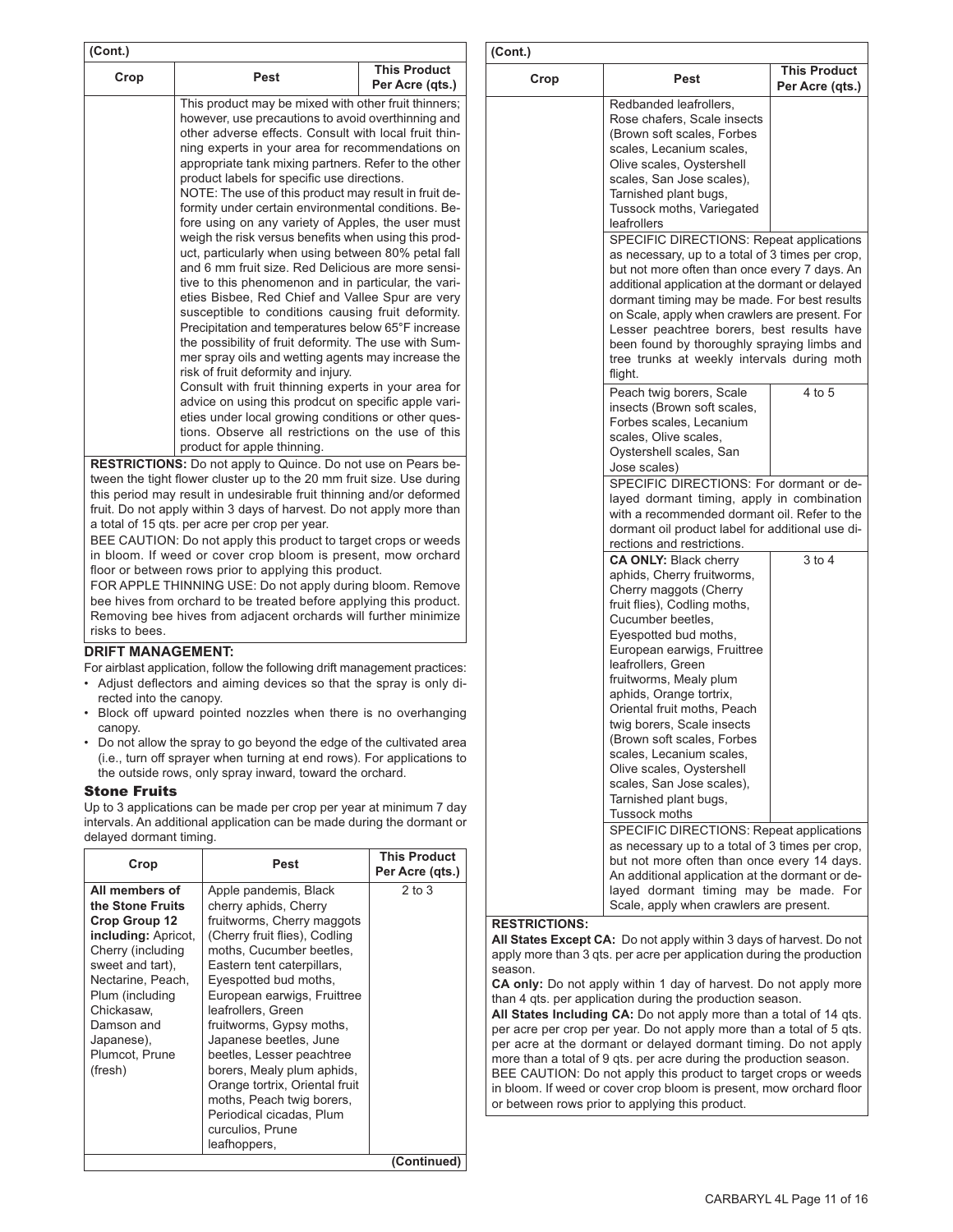#### TREE NUT CROPS

On all tree nut crops, apply in sufficient volume for adequate coverage. This will vary depending on the pest and its severity, the tree condition, size and density and other factors.

|            |                                                                                                                                                                                                                                                                                                                                                                                                                                       | <b>This Product</b> |
|------------|---------------------------------------------------------------------------------------------------------------------------------------------------------------------------------------------------------------------------------------------------------------------------------------------------------------------------------------------------------------------------------------------------------------------------------------|---------------------|
| Crop       | Pest                                                                                                                                                                                                                                                                                                                                                                                                                                  | Per Acre (qts.)     |
| Pistachios | Armyworm (Except in<br>CA), Brown soft scales,<br>Lecanium scales,<br>Navel orangeworms<br>(Except in CA)                                                                                                                                                                                                                                                                                                                             | $3$ to $5$          |
|            | SPECIFIC DIRECTIONS: Repeat applica-<br>tions as necessary up to a total of 4 times per<br>crop per year (including any applications at<br>the dormant or delayed dormant timing) at<br>minimum 7 day intervals. For Scale, apply<br>when crawlers are present.                                                                                                                                                                       |                     |
|            | California Only:<br>Armyworm<br>Navel orangeworm                                                                                                                                                                                                                                                                                                                                                                                      | $3$ to $6$          |
|            | SPECIFIC DIRECTIONS: Apply by air in a min-<br>imum of 20 gallons of water per acre. Do not<br>make more than 1 application at the maximum<br>rate of 6 quarts per acre per crop per year. If<br>needed, make up to 3 additional applications<br>per crop per year at a rate not exceeding 5<br>quarts per acre per application (including ap-<br>plications at the dormant or delayed dormant<br>timing) at minimum 7 day intervals. |                     |
|            | Scale insects                                                                                                                                                                                                                                                                                                                                                                                                                         | 4 to 5              |
|            | SPECIFIC DIRECTIONS: For dormant or de-<br>layed dormant timing: Apply in combination with<br>dormant oil. Refer to dormant oil product label<br>for additional use directions and restrictions.                                                                                                                                                                                                                                      |                     |

**RESTRICTIONS:** Do not apply within 14 days of harvest. Do not apply more than a total of 15 qts. per acre per year including any application at the dormant or delayed dormant timing. **In All States Except California:** Do not apply more than 5 qts. per acre per application. **In California:** Do not make more than 1 application at the maximum rate of 6 qts. per acre per crop per year. For any additional applications, do not apply more than 5 qts. per acre per application. BEE CAUTION: Do not apply this product to target crops or weeds in bloom. If weed or cover crop bloom is present, mow orchard floor or between rows prior to applying this product.

|                                                                                                                                                                                                                                                                                                         | $\mathcal{L}$ and the applying time prediction.                                                                                                                                                                                                                                                                                                                                                                                                                                                                                                                                            |             |
|---------------------------------------------------------------------------------------------------------------------------------------------------------------------------------------------------------------------------------------------------------------------------------------------------------|--------------------------------------------------------------------------------------------------------------------------------------------------------------------------------------------------------------------------------------------------------------------------------------------------------------------------------------------------------------------------------------------------------------------------------------------------------------------------------------------------------------------------------------------------------------------------------------------|-------------|
| All members of the<br><b>Tree Nuts Crop</b><br>Group 14<br>including: Almond,<br>Beech nut, Brazil<br>nut, Butternut,<br>Cashew, Chestnut,<br>Chinguapin, Filbert<br>(hazelnut), Hickory<br>nut, Macadamia nut<br>(bush nut), Pecan,<br>Walnut [including<br>black and English<br>(Persian)<br>walnuts] | Black margined aphids,<br>Calico scales, Codling<br>moths, European fruit<br>lecaniums, Fall<br>webworms, Filbert<br>aphids, Filbert<br>leafrollers.<br>Filbertworms, Frosted<br>scales, Fruittree<br>leafrollers, Hickory<br>shuckworms, Lesser<br>webworms, Navel<br>orangeworms, Peach<br>twig borers, Pecan leaf<br>phylloxeras, Pecan<br>stem phylloxeras,<br>Pecan nut<br>casebearers, Pecan<br>spittlebugs, Pecan<br>weevils, San Jose<br>scales, Twig girdlers,<br>Walnut caterpillars                                                                                             | $2$ to 5    |
|                                                                                                                                                                                                                                                                                                         | SPECIFIC DIRECTIONS: Repeat applications<br>as necessary up to a total of 4 times per year<br>(including any applications at the dormant or<br>delayed dormant timing) at minimum 7 day in-<br>tervals. Use lower rates for pests attacking<br>leaves. Use higher rates for pests attacking<br>fruit and for higher infestations. For Scale,<br>apply when crawlers are present. For Peach<br>twig borers, best results with foliar applications<br>have been found by making applications in<br>popcorn or petal fall stages when the May<br>brood begins to hatch. For Navel orangeworms |             |
|                                                                                                                                                                                                                                                                                                         |                                                                                                                                                                                                                                                                                                                                                                                                                                                                                                                                                                                            | (Continued) |

| (Cont.)                                                              |                                                                                                                                                                                                                                                                                                                                                                                                                                                                                                                                                                                                                                                                                                                                                                                                                                                                                                                                                                                        |                                        |
|----------------------------------------------------------------------|----------------------------------------------------------------------------------------------------------------------------------------------------------------------------------------------------------------------------------------------------------------------------------------------------------------------------------------------------------------------------------------------------------------------------------------------------------------------------------------------------------------------------------------------------------------------------------------------------------------------------------------------------------------------------------------------------------------------------------------------------------------------------------------------------------------------------------------------------------------------------------------------------------------------------------------------------------------------------------------|----------------------------------------|
| Crop                                                                 | Pest                                                                                                                                                                                                                                                                                                                                                                                                                                                                                                                                                                                                                                                                                                                                                                                                                                                                                                                                                                                   | <b>This Product</b><br>Per Acre (qts.) |
|                                                                      | in Almonds and Walnuts, best results have<br>been found by timing early and mid-season ap-<br>plications to correspond with moth flight peaks.<br>For Filbert leafrollers, best results have been<br>found by making applications when eggs are<br>hatching, repeating application in first appear-<br>ance of moths and again 3 to 4 weeks later. For<br>Codling moths in Walnuts, best results have<br>been found by making applications when av-<br>erage cross-sectional diameters of developing<br>nuts are one-half to three-fourths inches and<br>again during middle or late June, as needed.<br>Chestnut weevils, Eu-<br>4 to 5<br>ropean earwigs<br>SPECIFIC DIRECTIONS: For Chestnut wee-<br>vils, best results have been found with 4 ap-<br>plications at weekly intervals beginning in late<br>July. The last application should be made<br>prior to shuck split. For European earwigs,<br>thorough coverage of trunks, branches and<br>nuts is needed for best results. |                                        |
|                                                                      |                                                                                                                                                                                                                                                                                                                                                                                                                                                                                                                                                                                                                                                                                                                                                                                                                                                                                                                                                                                        |                                        |
|                                                                      |                                                                                                                                                                                                                                                                                                                                                                                                                                                                                                                                                                                                                                                                                                                                                                                                                                                                                                                                                                                        |                                        |
| Almonds Only                                                         | Peach twig borers,<br>Scale insects                                                                                                                                                                                                                                                                                                                                                                                                                                                                                                                                                                                                                                                                                                                                                                                                                                                                                                                                                    | $4$ to $5$                             |
| $D$ PCTDICTIONS. DEF. CALITION. De a et evaluation avec duct to text | SPECIFIC DIRECTIONS: For dormant or de-<br>layed dormant timing, apply in combination<br>with recommended dormant oil. Refer to the<br>dormant oil product label for additional use di-<br>rections and restrictions.                                                                                                                                                                                                                                                                                                                                                                                                                                                                                                                                                                                                                                                                                                                                                                  |                                        |

**RESTRICTIONS:** BEE CAUTION: Do not apply this product to target crops or weeds in bloom. If weed or cover crop bloom is present, mow orchard floor or between rows prior to applying this product. Do not apply within 14 days of harvest. Do not apply more than a total

of 15 qts. per acre per crop per year including any applications at the dormant or delayed dormant timing.

#### FORESTED AREAS AND RANGELAND TREES

Up to 2 spray applications can be made per year at minimum 7 day intervals and 2 direct trunk treatments per year at 6 month intervals. Apply in sufficient volume for adequate coverage by ground or air equipment. This will vary depending on the tree size, density and stage of growth.

| Crop/Site                                                                                                               | Pest                                                                                                                                                                                                                                                                                                                                                                                                                                                                                                                                                                                                                                                                                                                                                                                                                                       | <b>This Product Per</b><br>Acre (qts.) |
|-------------------------------------------------------------------------------------------------------------------------|--------------------------------------------------------------------------------------------------------------------------------------------------------------------------------------------------------------------------------------------------------------------------------------------------------------------------------------------------------------------------------------------------------------------------------------------------------------------------------------------------------------------------------------------------------------------------------------------------------------------------------------------------------------------------------------------------------------------------------------------------------------------------------------------------------------------------------------------|----------------------------------------|
| Forests, Tree<br>plantations,<br>Planted<br>Christmas<br>trees, Parks,<br>Rural shelter<br>belts.<br>Rangeland<br>trees | Ants*, Apple aphids,<br>Armyworms, Ash whiteflies,<br>Azalea leafminers.<br>Bagworms, Balsam twig<br>aphids, Birch leafminers,<br>Blister beetles, Boxelder<br>bugs, Boxwood leafminers,<br>Browntail moths.<br>Cankerworms, Catalpa<br>sphinx, Chiggers**, Cooley<br>spruce gall adelgids,<br>Cutworms, Cypress tip<br>moths, Douglas-fir tussock<br>moths, Eastern spruce gall<br>adelgids, Elm leaf aphids,<br>Elm leaf beetles, Elm<br>spanworms, Eriophyid<br>mites, European pine shoot<br>moths, Fall armyworms,<br>Flea beetles, Fuchia gall<br>mites. Fuller rose beetles.<br>Gall midges, Gall wasps,<br>Greenstriped mapleworms,<br>Grasshoppers, Hackberry<br>nipplegall makers, Holly<br>bud moths, Holly<br>leafminers, Jackpine<br>budworms, Japanese<br>beetles, Jeffrey pine<br>needleminers, June<br>beetles, Lace bugs, | (0.75 fl. oz. per<br>$1,000$ sq. ft.)  |
|                                                                                                                         |                                                                                                                                                                                                                                                                                                                                                                                                                                                                                                                                                                                                                                                                                                                                                                                                                                            | (Continued)                            |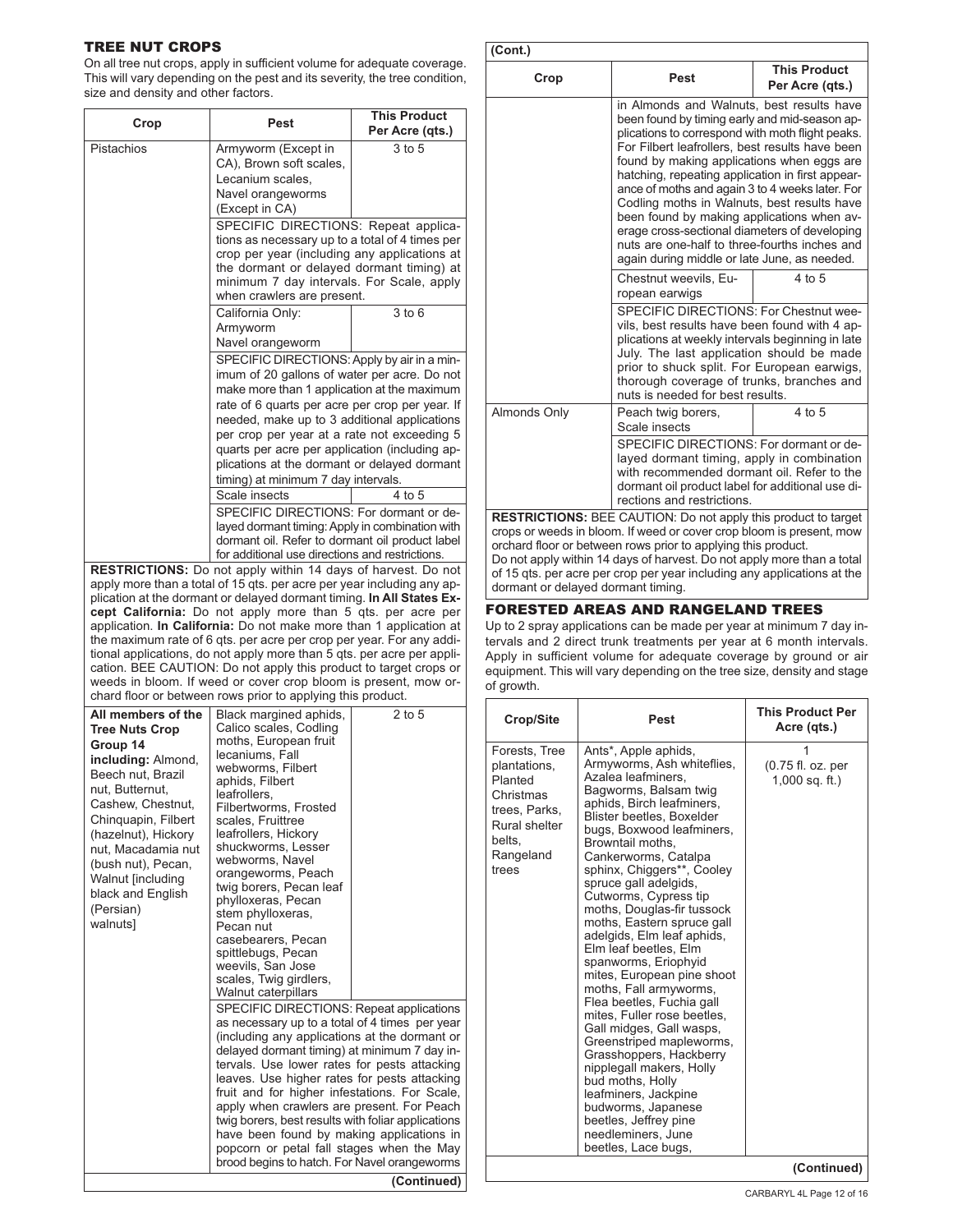| (Cont.)   |                                                                                                                                                                                                                                                                                                                                                                                                                                                                                                                                                                                                                                                                                                                                                                                                                                                                                                                                                                     |                                         |  |
|-----------|---------------------------------------------------------------------------------------------------------------------------------------------------------------------------------------------------------------------------------------------------------------------------------------------------------------------------------------------------------------------------------------------------------------------------------------------------------------------------------------------------------------------------------------------------------------------------------------------------------------------------------------------------------------------------------------------------------------------------------------------------------------------------------------------------------------------------------------------------------------------------------------------------------------------------------------------------------------------|-----------------------------------------|--|
| Crop/Site | Pest                                                                                                                                                                                                                                                                                                                                                                                                                                                                                                                                                                                                                                                                                                                                                                                                                                                                                                                                                                | <b>This Product</b><br>Per Acre (qts.)  |  |
|           | Leafhoppers, Leafrollers,<br>Locust borers, Maple<br>leafcutters, Mealybugs,<br>Mimosa webworms,<br>Nantucket pine tip moths,<br>Oak leafminers, Oak moths,<br>Oak skeletonizers,<br>Oakworm (complex),<br>Oleander caterpillars, Olive<br>ash borers, Orangestriped<br>oakworms, Periodical<br>cicadas, Pine loopers, Pine<br>sawflies, Pine spittlebugs,<br>Pitch pine tip moths, Plant<br>bugs, Poinsettia<br>hornworms, Psyllids, Puss<br>caterpillars, Redhumped<br>oakworms, Rose aphids,<br>Rose chafers, Rose slugs,<br>Saddled prominents, Saw-<br>flies (exposed), Scale<br>insects (crawlers),<br>Sowbugs, Spiney elm<br>caterpillars, Spring-tails,<br>Spruce budworms, Spruce<br>needle-miners, Subtropical<br>pine tip moths, Tent<br>caterpillars, Thornbugs,<br>Thrips (exposed), Walnut<br>caterpillars, Webworms,<br>Western hemlock loopers,<br>Western spruce budworms,<br>Willow leaf beetles, Woolly<br>gall aphids, Yellow poplar<br>weevils |                                         |  |
|           | SPECIFIC DIRECTIONS: Observe "PLANT RE-<br>SPONSE PRECAUTIONS". Obtain thorough cover-<br>age of upper and lower leaf surfaces. The addition of<br>a sticker may improve product performance. To kill<br>Scale insects, treat trunks, stems and twigs in addi-<br>tion to plant foliage. For best results on Worm, treat<br>when pests are small. Make applications for Maple<br>leafcutters on Sugar maple when larvae are in 2nd<br>instar after mining and as cases are being formed.<br>*Except carpenter, harvester and Pharaoh.<br>** Will kill only pest that are present at the time of ap-<br>plication and directly contacted by product.<br>Gypsy moths                                                                                                                                                                                                                                                                                                  | 0.75 to 1<br>(0.5)<br>0.75 fl. oz. per  |  |
|           | SPECIFIC DIRECTIONS: For Gypsy moth, use the<br>higher rate for heavy infestations. Repeat treat-<br>ments as necessary, up to a total of 2 times per<br>year, but not more often than once every 7 days.                                                                                                                                                                                                                                                                                                                                                                                                                                                                                                                                                                                                                                                                                                                                                           | $1,000$ sq. ft.)                        |  |
|           | <b>Ticks</b>                                                                                                                                                                                                                                                                                                                                                                                                                                                                                                                                                                                                                                                                                                                                                                                                                                                                                                                                                        | $(0.75$ fl. oz. per<br>$1,000$ sq. ft.) |  |
|           | SPECIFIC DIRECTIONS: Will only kill Ticks present<br>at the time of application and directly contacted by<br>product.                                                                                                                                                                                                                                                                                                                                                                                                                                                                                                                                                                                                                                                                                                                                                                                                                                               |                                         |  |
|           |                                                                                                                                                                                                                                                                                                                                                                                                                                                                                                                                                                                                                                                                                                                                                                                                                                                                                                                                                                     | (Continued)                             |  |

|                                        | pine beetles, Spruce                                                                                                                                                                                                                                                                                                                                                                                                                                                                                                                      |                                                  |
|----------------------------------------|-------------------------------------------------------------------------------------------------------------------------------------------------------------------------------------------------------------------------------------------------------------------------------------------------------------------------------------------------------------------------------------------------------------------------------------------------------------------------------------------------------------------------------------------|--------------------------------------------------|
|                                        | beetles, Western pine<br>beetles                                                                                                                                                                                                                                                                                                                                                                                                                                                                                                          |                                                  |
|                                        | <b>SPECIFIC DIRECTIONS: Direct Trunk Treatment</b><br>- Effective as a preventative treatment only. Treat<br>annually as required to prevent Beetle attacks.<br>Apply 1 gal. of spray per 50 sq. ft. of bark prior to<br>Beetle flight or host-tree attack. Treat tree trunk<br>from ground level up, until trunk diameter is less<br>than 5 inches. For Elm bark beetles, apply approx-<br>imately 20 to 30 gals. of spray mixture for each 50<br>ft. of bark for thorough coverage of all bark surfaces<br>on trunks, limbs, and twigs. |                                                  |
|                                        | <b>RESTRICTIONS: BEE CAUTION: Do not apply this product to target</b>                                                                                                                                                                                                                                                                                                                                                                                                                                                                     |                                                  |
| crops or weeds in bloom.<br>dried.     | Do not use on syrup-producing Sugar maples where sap is harvested.<br>Do not enter or allow others to enter treated areas until sprays have                                                                                                                                                                                                                                                                                                                                                                                               |                                                  |
|                                        | <b>ORNAMENTAL TREES AND PLANTS</b>                                                                                                                                                                                                                                                                                                                                                                                                                                                                                                        |                                                  |
| tion (NOAA).<br>mum 6 month intervals. | and by posting warning signs at entrances to treated area. Note: Infor-<br>mation on average annual rainfall for your area is available from any<br>nearby weather bureau, such as one located at a local airport or one af-<br>filiated with the National Oceanographic and Atmospheric Administra-<br>Up to 6 spray applications can be made per year at minimum 7 day in-<br>tervals. Up to 2 direct trunk treatments can be made per year at mini-<br>Apply by ground in sufficient volume for adequate coverage. This will           |                                                  |
|                                        | vary depending on the plant or tree size, density and stage of growth.                                                                                                                                                                                                                                                                                                                                                                                                                                                                    |                                                  |
|                                        |                                                                                                                                                                                                                                                                                                                                                                                                                                                                                                                                           |                                                  |
| <b>Crop/Site</b>                       | Pest                                                                                                                                                                                                                                                                                                                                                                                                                                                                                                                                      | <b>This</b><br><b>Product Per</b><br>Acre (qts.) |

Locust borers, Maple leafcutters, Mealybugs,

**Crop/Site** Pest **This Product Crop/Site** Pest **Pest Perform** *Perform Perform Perform Perform Perform Perform Perform Perform Perform Perform Perform Perform Perform Performa Perform Perfo* 

Elm bark beetles, Ips engraver beetles, Mountain **Per Acre (qts.)**

5 fl. ozs. per gal.

**(***Cont***.)**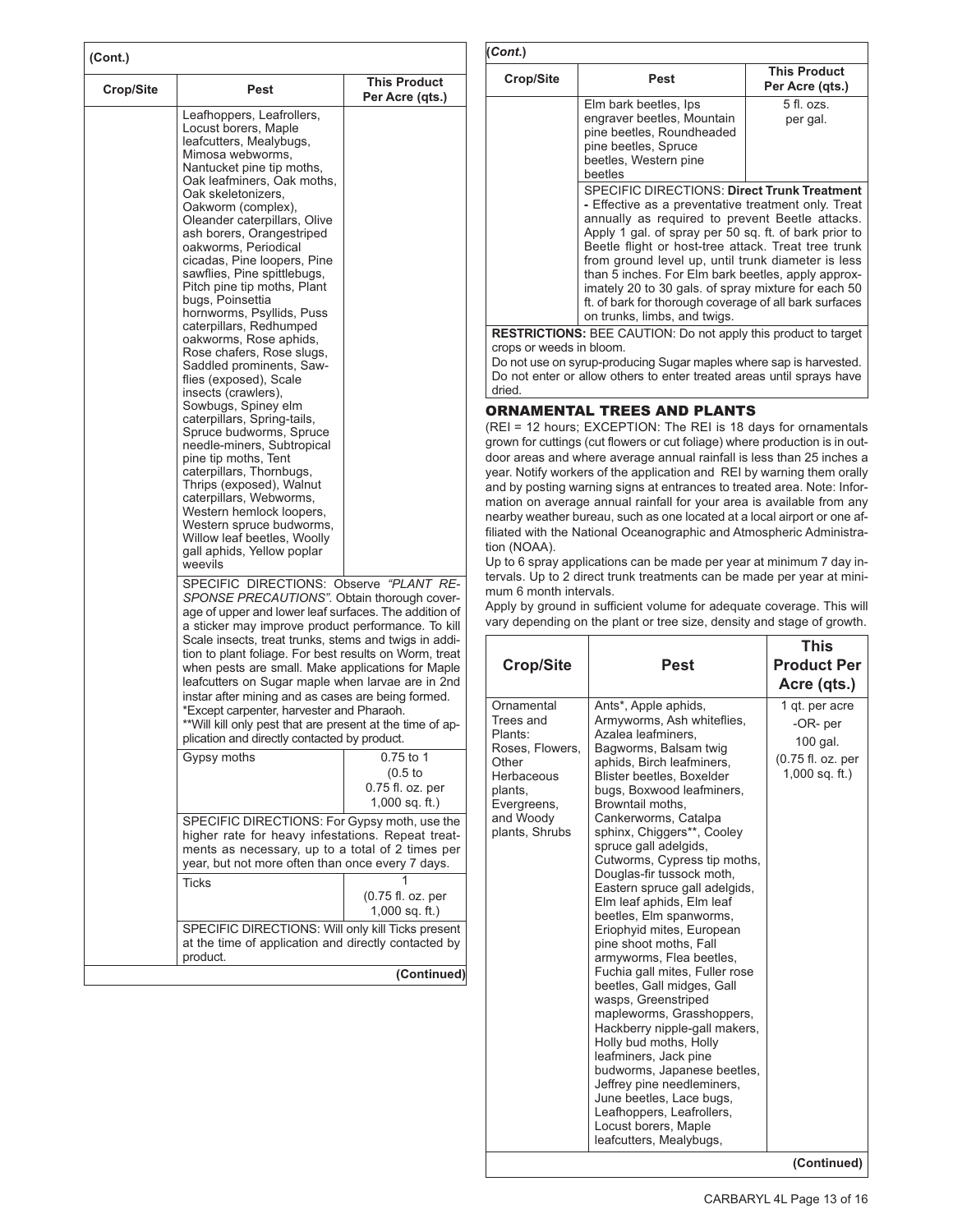| (Cont.)          |                                                                                                                                                                                                                                                                                                                                                                                                                                                                                                                                                                                                                                                                                                                                                                                                                                                                                                                                                                                                                                                                                                                                                                                                                                                                                                |                                                                                               |
|------------------|------------------------------------------------------------------------------------------------------------------------------------------------------------------------------------------------------------------------------------------------------------------------------------------------------------------------------------------------------------------------------------------------------------------------------------------------------------------------------------------------------------------------------------------------------------------------------------------------------------------------------------------------------------------------------------------------------------------------------------------------------------------------------------------------------------------------------------------------------------------------------------------------------------------------------------------------------------------------------------------------------------------------------------------------------------------------------------------------------------------------------------------------------------------------------------------------------------------------------------------------------------------------------------------------|-----------------------------------------------------------------------------------------------|
| <b>Crop/Site</b> | Pest                                                                                                                                                                                                                                                                                                                                                                                                                                                                                                                                                                                                                                                                                                                                                                                                                                                                                                                                                                                                                                                                                                                                                                                                                                                                                           | <b>This</b><br><b>Product Per</b><br>Acre (qts.)                                              |
|                  | Mimosa webworms,<br>Nantucket pine tip moths,<br>Oak leafminers, Oak moths,<br>Oak skeletonizers, Oakworm<br>(complex), Oleander<br>caterpillars, Olive ash borers,<br>Orange-striped oakworms,<br>Periodical cicadas. Pine<br>loopers, Pine sawflies, Pine<br>spittlebugs, Pitch pine tip<br>moths, Plant bugs, Poinsettia<br>hornworms, Psyllids, Puss<br>caterpillars, Redhumped<br>oakworms, Rose aphids,<br>Rose chafers, Rose slugs,<br>Saddled prominents, Sawflies<br>(exposed), Scale insects<br>(crawlers), Sowbugs, Spiney<br>elm caterpillars, Springtails,<br>Spruce needleminers,<br>Subtropical pine tip moths,<br>Tent caterpillars, Thornbugs,<br>Thrips (exposed), Walnut<br>caterpillars, Webworms,<br>Western spruce budworm,<br>Willow leaf beetles, Woolly<br>gall aphids, Yellow-poplar<br>weevils<br>SPECIFIC DIRECTIONS: Observe "PLANT RE-<br>SPONSE PRECAUTIONS". Obtain thorough cov-<br>erage of upper and lower leaf surfaces. The<br>addition of a sticker may improve product per-<br>formance. To kill Scale insects, treat trunks, stems<br>and twigs in addition to plant foliage. For best re-<br>sults on Worm, treat when pests are small. Make<br>application for Maple leafcutters on Sugar maple<br>when larvae are in 2nd instar after mining and as |                                                                                               |
|                  | cases are being formed.<br>* Except carpenter, harvester and Pharaoh.<br>** Will only kill pests that are present at the time of appli-<br>cation and directly contacted by product.                                                                                                                                                                                                                                                                                                                                                                                                                                                                                                                                                                                                                                                                                                                                                                                                                                                                                                                                                                                                                                                                                                           |                                                                                               |
|                  | Gypsy moths                                                                                                                                                                                                                                                                                                                                                                                                                                                                                                                                                                                                                                                                                                                                                                                                                                                                                                                                                                                                                                                                                                                                                                                                                                                                                    | 0.75 to 1 qt. per<br>acre or per 100<br>gal.<br>(0.5)<br>0.75 fl. oz. per<br>$1,000$ sq. ft.) |
|                  | SPECIFIC DIRECTIONS: For Gypsy moth, use<br>the higher rate for heavy infestations.                                                                                                                                                                                                                                                                                                                                                                                                                                                                                                                                                                                                                                                                                                                                                                                                                                                                                                                                                                                                                                                                                                                                                                                                            |                                                                                               |
|                  | Ticks                                                                                                                                                                                                                                                                                                                                                                                                                                                                                                                                                                                                                                                                                                                                                                                                                                                                                                                                                                                                                                                                                                                                                                                                                                                                                          | 1 quart per acre<br>or per 100 gal.<br>(0.75 fl. oz. per<br>$1,000$ sq.ft.)                   |
|                  | SPECIFIC DIRECTIONS: Will only kill Ticks pres-<br>ent at time of application and directly contacted<br>by product.                                                                                                                                                                                                                                                                                                                                                                                                                                                                                                                                                                                                                                                                                                                                                                                                                                                                                                                                                                                                                                                                                                                                                                            |                                                                                               |
|                  |                                                                                                                                                                                                                                                                                                                                                                                                                                                                                                                                                                                                                                                                                                                                                                                                                                                                                                                                                                                                                                                                                                                                                                                                                                                                                                | (Continued)                                                                                   |

|                          |                                                                                                                                                                                                                                                                                                                                          | <b>This</b>        |
|--------------------------|------------------------------------------------------------------------------------------------------------------------------------------------------------------------------------------------------------------------------------------------------------------------------------------------------------------------------------------|--------------------|
| <b>Crop/Site</b>         | Pest                                                                                                                                                                                                                                                                                                                                     | <b>Product Per</b> |
|                          |                                                                                                                                                                                                                                                                                                                                          | Acre (qts.)        |
|                          | Elm bark beetles, Ips en-                                                                                                                                                                                                                                                                                                                | 5 fl. ozs.         |
|                          | graver beetles, Mountain pine                                                                                                                                                                                                                                                                                                            | per gal.           |
|                          | beetles, Roundheaded pine                                                                                                                                                                                                                                                                                                                |                    |
|                          | beetles, Spruce beetles,                                                                                                                                                                                                                                                                                                                 |                    |
|                          | Western pine beetles                                                                                                                                                                                                                                                                                                                     |                    |
|                          | <b>SPECIFIC DIRECTIONS: Direct Trunk Treatment</b>                                                                                                                                                                                                                                                                                       |                    |
|                          | - Effective as a preventative treatment only. Treat                                                                                                                                                                                                                                                                                      |                    |
|                          | annually to prevent Beetle attacks. Apply 1 gal. of<br>spray per 50 sq. ft. of bark prior to Beetle flight or<br>host-tree attack. Treat tree trunk from ground level<br>up, until trunk diameter is less than 5 inches. For<br>Elm bark beetles, apply approximately 20 to 30<br>gals. of spray mixture for each 50 ft. of Elm tree for |                    |
|                          |                                                                                                                                                                                                                                                                                                                                          |                    |
|                          |                                                                                                                                                                                                                                                                                                                                          |                    |
|                          |                                                                                                                                                                                                                                                                                                                                          |                    |
|                          |                                                                                                                                                                                                                                                                                                                                          |                    |
|                          | thorough coverage of all bark surfaces on trunks,                                                                                                                                                                                                                                                                                        |                    |
|                          | limbs, and twigs.                                                                                                                                                                                                                                                                                                                        |                    |
|                          | <b>RESTRICTIONS: BEE CAUTION: Do not apply this product to target</b>                                                                                                                                                                                                                                                                    |                    |
| crops or weeds in bloom. |                                                                                                                                                                                                                                                                                                                                          |                    |
|                          | Do not use on syrup-producing Sugar maples where sap is har-                                                                                                                                                                                                                                                                             |                    |
| vested.                  |                                                                                                                                                                                                                                                                                                                                          |                    |
| dried.                   | Do not enter or allow others to enter treated areas until sprays have                                                                                                                                                                                                                                                                    |                    |
|                          |                                                                                                                                                                                                                                                                                                                                          |                    |

by air or by chemigation. Broadcast applications to Turfgrass are permitted only on Golf courses, Sod farms, Cemeteries, and Commercial landscapes. Applications to all other lawns or turf (residential settings) are limited to spot treatments. Apply the specified rates using ground pressure-type equipment in sufficient spray volume for thorough coverage and thatch penetration.

| <b>Site</b>                                                                                                                                           | <b>Pest</b>                                                                                                                                                                                                                                                                                                                                                                                                                                                   | <b>This Product</b>                                    |  |
|-------------------------------------------------------------------------------------------------------------------------------------------------------|---------------------------------------------------------------------------------------------------------------------------------------------------------------------------------------------------------------------------------------------------------------------------------------------------------------------------------------------------------------------------------------------------------------------------------------------------------------|--------------------------------------------------------|--|
|                                                                                                                                                       |                                                                                                                                                                                                                                                                                                                                                                                                                                                               | Per Acre (qts.)                                        |  |
| Golf turf,<br>Sports fields,<br>Sod farms.<br>Domestic and<br>Commercial<br>lawns, Ceme-<br>teries, Parks,<br>Campsites,<br>Recreational<br>areas     | Ants (except carpenter,<br>harvester and Pharaoh)*,<br>Armyworms, Cutworms,<br>Essex skippers, Euro-<br>pean chafers, Fall army-<br>worms, Fiery skippers,<br>Grasshoppers, Green<br>June beetle larvae,<br>Leafhoppers, Lucerne<br>moths, Millipedes, Mos-<br>quitoes (adults)*, Scarab<br>beetle adults (May bee-<br>tles, June beetles,<br>Japanese beetles, Green<br>June beetles), Sowbugs,<br>Spittlebugs, Springtails,<br>Yellowstriped army-<br>worms | $2$ to $4$<br>(1.5 to 3 fl. ozs.<br>per 1,000 sq. ft.) |  |
|                                                                                                                                                       | SPECIFIC DIRECTIONS: For Armyworm, Cutworm<br>and Fall armyworm: Do not irrigate treated areas<br>within 24 hours following insecticide application. For<br>Green June beetle grub (larvae): Make applications<br>when grubs are feeding near the soil surface. Water<br>or irrigate turfgrass within 48 hours after treatment.                                                                                                                               |                                                        |  |
|                                                                                                                                                       | Ticks*                                                                                                                                                                                                                                                                                                                                                                                                                                                        | 1 (0.75 fl. oz.<br>per 1,000 sq. ft.)                  |  |
|                                                                                                                                                       | Centipedes*, Chigger*,<br>Earwigs*                                                                                                                                                                                                                                                                                                                                                                                                                            | 4<br>(3 fl. ozs.<br>per 1,000 sq. ft.)                 |  |
| <b>RESTRICTIONS: BEE CAUTION: Do not apply this product to plants</b><br>in bloom.<br>Repeat applications as necessary up to 4 times per year but not |                                                                                                                                                                                                                                                                                                                                                                                                                                                               |                                                        |  |
| more often than once every 7 days. Do not allow public use of treated                                                                                 |                                                                                                                                                                                                                                                                                                                                                                                                                                                               |                                                        |  |
| areas during applications or until sprays have dried.                                                                                                 |                                                                                                                                                                                                                                                                                                                                                                                                                                                               |                                                        |  |
| *Will kill only pests that are present at the time of application and di-                                                                             |                                                                                                                                                                                                                                                                                                                                                                                                                                                               |                                                        |  |

\*Will kill only pests that are present at the time of application and directly contacted by product.

**(Continued)**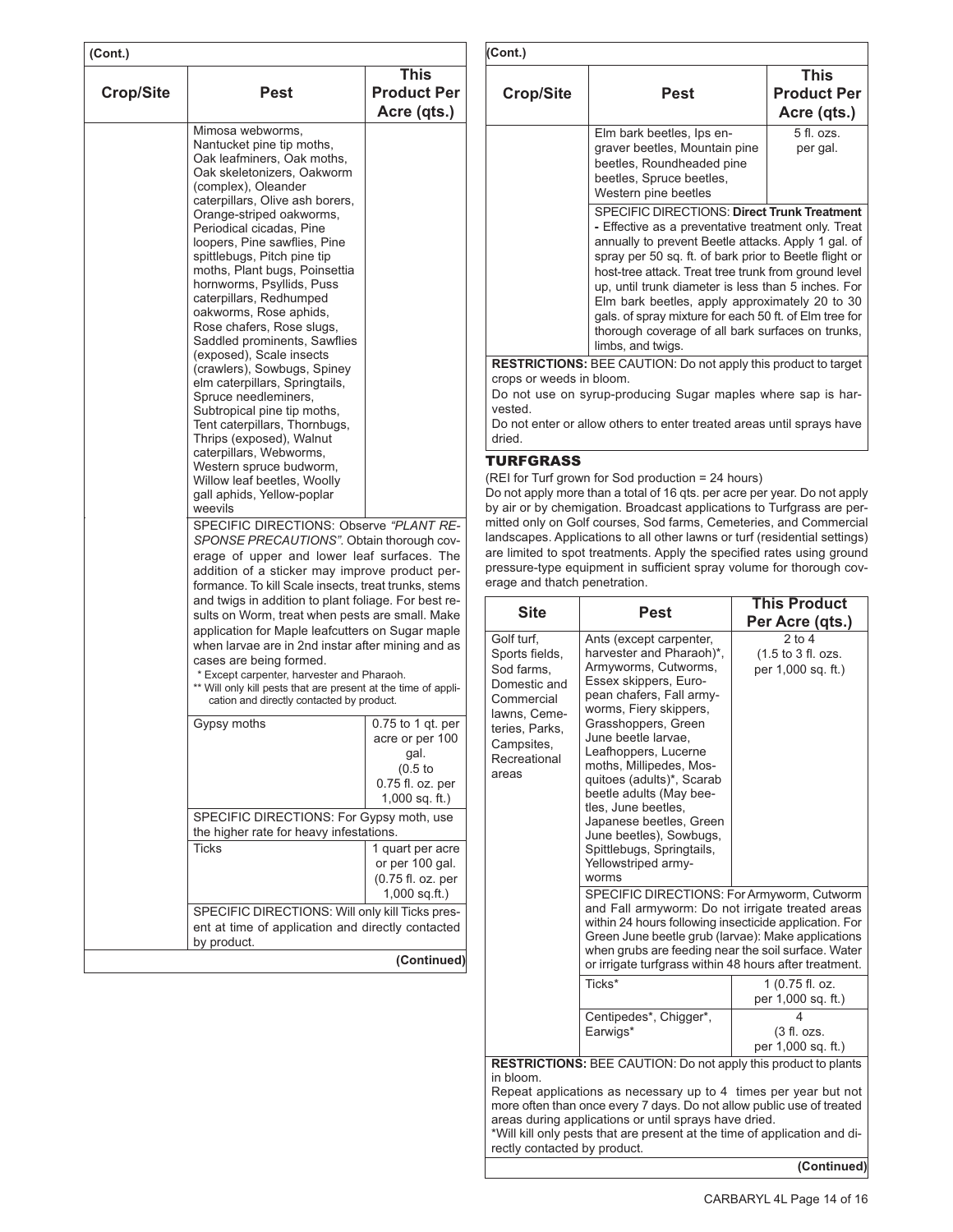| <b>Site</b>                                                   | <b>Pest</b>                                                                                                                                                                                                                                                                    | <b>This Product</b><br>Per Acre (qts.)                                                                                                                                                                                                                                                                                                                                                                                                                                                     |  |
|---------------------------------------------------------------|--------------------------------------------------------------------------------------------------------------------------------------------------------------------------------------------------------------------------------------------------------------------------------|--------------------------------------------------------------------------------------------------------------------------------------------------------------------------------------------------------------------------------------------------------------------------------------------------------------------------------------------------------------------------------------------------------------------------------------------------------------------------------------------|--|
| Golf turf,<br>Sports fields,<br>Sod farms,                    | Chinch bugs, Sod web-<br>worms (Lawn moths)                                                                                                                                                                                                                                    | 6 to 8<br>(4.4 to 6 fl. ozs.<br>per 1,000 sq. ft.)                                                                                                                                                                                                                                                                                                                                                                                                                                         |  |
| Domestic and<br>Commercial<br>lawns,<br>Cemeteries,<br>Parks. | SPECIFIC DIRECTIONS: For Chinch bug: Treat entire<br>grass area rather than just damaged areas. Irrigation<br>prior to treatment will aid in penetration of insecticide<br>into Turfgrass. Do not irrigate treated areas within 24<br>hours following insecticide application. |                                                                                                                                                                                                                                                                                                                                                                                                                                                                                            |  |
| Campsites,<br>Recreational<br>areas                           | Bluegrass billbug larvae,<br>European crane flies,<br>White grubs (such as<br>Japanese beetles,<br>Chafer beetles and Phyl-<br>lophaga spp. larvae),<br>Black turfgrass ataenius<br>beetle larvae, Hyperodes<br>weevils (Bluegrass wee-<br>vil) larvae, Springtails            | 8<br>(6 fl. ozs. per 1,000<br>$sq.$ ft.)                                                                                                                                                                                                                                                                                                                                                                                                                                                   |  |
|                                                               | 48 hours after treatment.<br>hours after treatment.                                                                                                                                                                                                                            | SPECIFIC DIRECTIONS: For European Crane Fly:<br>Apply in early Spring (April 1 to April 15) or at tim-<br>ing recommended by local Agricultural Extension<br>Service Agents. Water or irrigate Turfgrass within<br>For White grub: Apply when Grubs are feeding near<br>the soil surface, usually during late March through<br>May or July through early September or at timing<br>as recommended by local Agricultural Extension<br>Service Agents. Water or irrigate turfgrass within 48 |  |
|                                                               | Fleas*                                                                                                                                                                                                                                                                         | 8<br>(6 fl. ozs. per<br>$1,000$ sq. ft.)                                                                                                                                                                                                                                                                                                                                                                                                                                                   |  |

Repeat applications as necessary up to 2 times per year but no more often than once every 7 days. Do not enter or allow others to enter

treated areas until sprays have dried. \* Will kill only pests present at the time of application and directly contacted by product.

#### SPECIFIC PESTS ACROSS MULTIPLE SITES **Grasshoppers**

| Crop                 | <b>Pest</b>                                                                                                                                                                                                                                                                       | <b>This</b><br><b>Product</b><br><b>Per Acre</b><br>(qts.) |
|----------------------|-----------------------------------------------------------------------------------------------------------------------------------------------------------------------------------------------------------------------------------------------------------------------------------|------------------------------------------------------------|
| All crops on this    | Grasshoppers                                                                                                                                                                                                                                                                      | $0.5$ to $1.5$                                             |
| labels               | SPECIFIC DIRECTIONS: Apply 0.5 to 0.75<br>qts. per acre for nymphs on small plants or<br>sparse vegetation. Apply 1 to 1.5 qts. per acre<br>for mature grasshoppers or applications to<br>dense foliage. Be certain spray volumes are<br>appropriate to assure adequate coverage. |                                                            |
| <b>RESTRICTIONS:</b> |                                                                                                                                                                                                                                                                                   |                                                            |

Refer to individual site listing elsewhere on this label for use limita-

tions and restrictions. Do not use rates higher than listed for the site or exceed other use restrictions. Observe all use restrictions.

#### **Imported Fire Ants**

| <b>Crop/Site</b>                                                                                                                                                                                                      | <b>Pest</b>                                                                                                                                                                                                                                                                                                                                                                                                                                                                                                                                                                                                                                                                                                                                                                                                                                                                                                    | <b>This</b><br><b>Product</b><br><b>Per Gallon</b><br>of Water |
|-----------------------------------------------------------------------------------------------------------------------------------------------------------------------------------------------------------------------|----------------------------------------------------------------------------------------------------------------------------------------------------------------------------------------------------------------------------------------------------------------------------------------------------------------------------------------------------------------------------------------------------------------------------------------------------------------------------------------------------------------------------------------------------------------------------------------------------------------------------------------------------------------------------------------------------------------------------------------------------------------------------------------------------------------------------------------------------------------------------------------------------------------|----------------------------------------------------------------|
| All crops/sites on this<br>label                                                                                                                                                                                      | Imported fire ants                                                                                                                                                                                                                                                                                                                                                                                                                                                                                                                                                                                                                                                                                                                                                                                                                                                                                             | $0.75$ fl. oz.<br>per gal.                                     |
|                                                                                                                                                                                                                       | SPECIFIC DIRECTIONS: Drench Applica-<br>tion: To kill active mounds, apply a total of 2<br>gals. of the diluted solution over the surface<br>of each mound or at least 1 gt. per 6 inches<br>of mound diameter using a bucket, can or<br>other appropriate equipment. Thoroughly<br>wet mound and surrounding areas to a 4-ft.<br>diameter (12 sq. ft.). Do not disturb mound<br>prior to treatment. Pour solution from a<br>height of about 3 ft. to give sufficient force to<br>break mound apex and flow into Ant tunnels.<br>For best results, apply in cool weather (65<br>to 80°F) or in early morning or late evening<br>hours. Repeat application if mound activity<br>resumes after 30 days. Treat new mounds<br>as they appear. Pressurized sprays may dis-<br>turb the Ants and cause migration, reducing<br>product effectiveness.<br>Imported fire ants<br>1.5 fl. ozs. per<br>(foraging)<br>gal. |                                                                |
|                                                                                                                                                                                                                       |                                                                                                                                                                                                                                                                                                                                                                                                                                                                                                                                                                                                                                                                                                                                                                                                                                                                                                                |                                                                |
| SPECIFIC DIRECTIONS: Broadcast Appli-<br>cation (outdoor use only)*: Treat only the<br>growing media when using on bedding<br>plants and avoid contact with foliage. Do not<br>make more than 1 application per year. |                                                                                                                                                                                                                                                                                                                                                                                                                                                                                                                                                                                                                                                                                                                                                                                                                                                                                                                |                                                                |
| until sprays have dried.<br>$\ast$                                                                                                                                                                                    | <b>RESTRICTIONS:</b> Do not enter or allow others to enter treated areas<br>For outdoor use only. Do not use in greenhouses.<br>Broadcast applications to turfgrass are permitted only on golf courses, sod<br>farms, cemeteries, and commercial landscapes. Applications to all other<br>$\mathcal{L} = \mathcal{L} \times \mathcal{L} = \mathcal{L} \times \mathcal{L} = \mathcal{L} \times \mathcal{L} = \mathcal{L} \times \mathcal{L} \times \mathcal{L} = \mathcal{L} \times \mathcal{L} \times \mathcal{L} \times \mathcal{L}$                                                                                                                                                                                                                                                                                                                                                                          |                                                                |

lawns or turf (residential settings) are limited to spot treatments. **Note:** Do not use on any food crop not listed on this label. Refer to spe-

cific site use directions elsewhere on this label for additional restrictions.

#### **Ticks which may Vector Lyme Disease**

To kill juvenile and adult Ticks which may vector Lyme Disease, apply the specified amount in sufficient volume for thorough coverage. This product will kill only Ticks that are present at the time of application and directly contacted by product. Up to 4 applications per year can be made.

|                                                                                                                                      |                                                                                                                                                                                                                                                                                                                                                                 | This                                  |
|--------------------------------------------------------------------------------------------------------------------------------------|-----------------------------------------------------------------------------------------------------------------------------------------------------------------------------------------------------------------------------------------------------------------------------------------------------------------------------------------------------------------|---------------------------------------|
| <b>Crop/Site</b>                                                                                                                     | Pest                                                                                                                                                                                                                                                                                                                                                            | <b>Product Per</b>                    |
|                                                                                                                                      |                                                                                                                                                                                                                                                                                                                                                                 | Acre (qts.)                           |
| All crops on this label,<br>Pastures, Forested<br>areas, Wasteland,<br>Rights-of way.<br>Hedgerows,                                  | <i>Ixodes</i> spp. (Deer ticks,<br>Bear ticks, Black<br>legged ticks),<br>Amblyomma spp. (Lone<br>star ticks)                                                                                                                                                                                                                                                   | (0.75 fl. oz. per<br>$1,000$ sq. ft.) |
| Ditchbanks.<br>Roadsides, Set-Aside<br>and Conservation<br>Reserve Program<br>Acreage, Ornamental<br>trees and plants.<br>Turfgrass* | SPECIFIC DIRECTIONS: To kill juvenile<br>Ticks, apply in late Spring or early Summer.<br>To kill adult Ticks, apply in late Summer to Fall.<br>Treat entire area and perimeter areas where<br>exposure to Ticks may occur. Ticks may be<br>reintroduced from surrounding areas on<br>host animals. Retreat as necessary to main-<br>tain low population levels. |                                       |

**RESTRICTIONS:** Do not enter or allow others to enter treated areas until sprays have dried.

**Note:** Refer to individual site listings elsewhere on this label for use limitations and restrictions. Do not use rates higher than listed for the site or exceed other use restrictions. If product is used to kill Ticks on any use site listed on this label, the use rate must not exceed 1 qt. per acre (0.75 fl. oz. per 1,000 sq. ft.). Observe all use restrictions. \* Broadcast applications to Turfgrass are permitted only on Golf courses, Sod farms, Cemeteries, and Commercial landscapes. Applications to all other lawns or turf (residential settings) are limited to spot treatments.